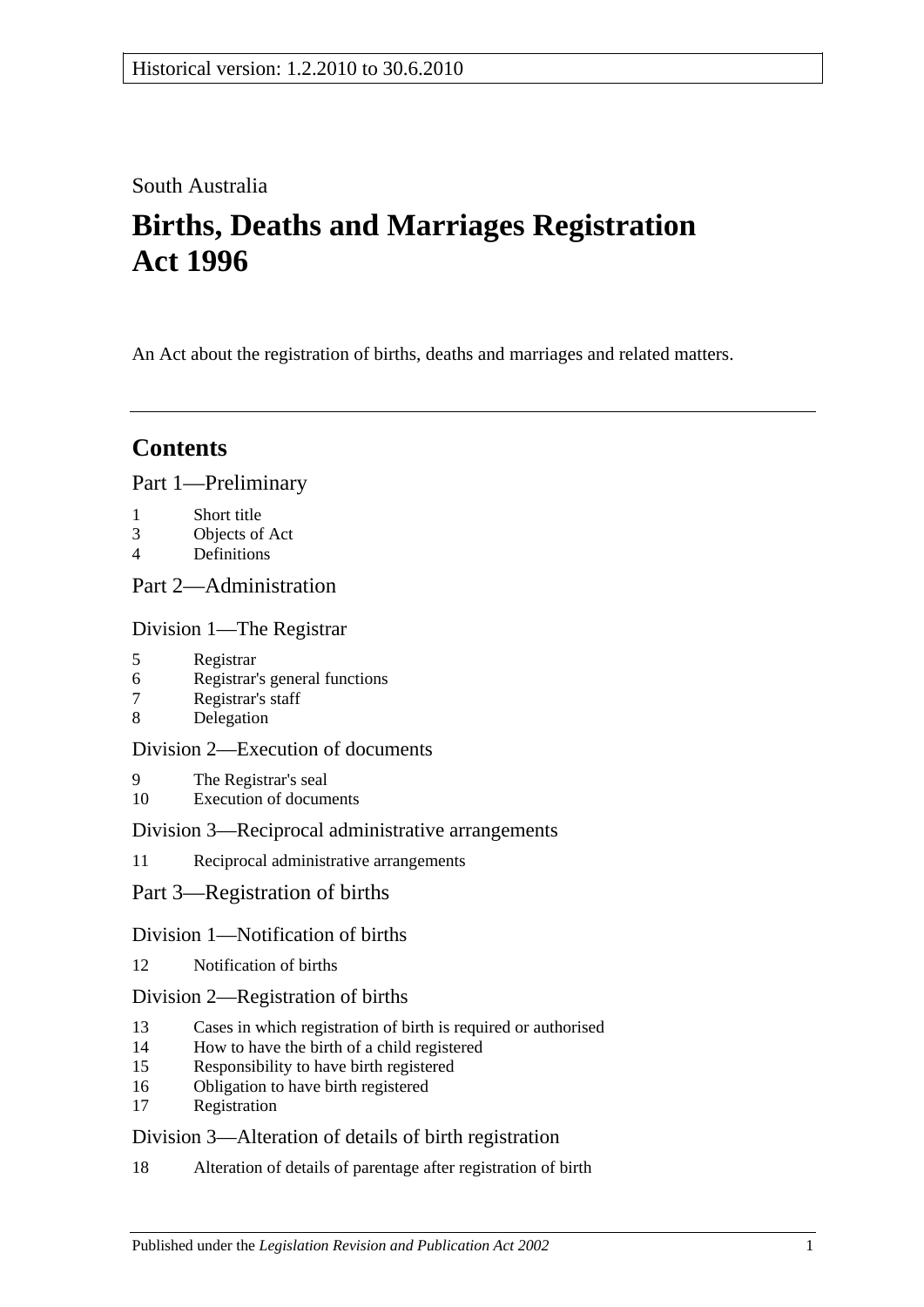#### [Division 4—Court orders relating to registration of birth](#page-8-2)

- 19 [Application to Court](#page-8-3)
- 20 [Power to direct registration of birth etc](#page-8-4)

#### [Division 5—Child's name](#page-9-0)

- 21 [Name of child](#page-9-1)
- 22 [Dispute about child's name](#page-9-2)

#### [Part 4—Change of name](#page-9-3)

- 23 [Change of name by registration](#page-9-4)
- 24 [Application to register change of adult's name](#page-9-5)
- 25 [Application to register change of child's name](#page-9-6)
- 26 [Child's consent to change of name](#page-10-0)
- 27 [Registration of change of name](#page-10-1)
- 28 [Entries to be made in the Register](#page-10-2)<br>29 Change of name may still be estable
- [Change of name may still be established by repute or usage](#page-11-0)

### [Part 5—Registration of marriages](#page-11-1)

- 30 [Cases in which registration of marriage is required](#page-11-2)
- 31 [How to have marriage registered](#page-11-3)
- 32 [Registration of marriage](#page-11-4)

### [Part 6—Registration of deaths](#page-11-5)

#### [Division 1—Cases where registration of death is required or authorised](#page-11-6)

33 [Deaths to be registered under this Act](#page-11-7)

#### [Division 2—Court orders relating to registration of death](#page-12-0)

- 34 [Application to Court](#page-12-1)
- 35 [Power to direct registration of death etc](#page-12-2)

#### [Division 3—Notification of deaths](#page-12-3)

- 36 [Notification of deaths by doctors](#page-12-4)
- 37 [Notification by coroner](#page-13-0)
- 38 [Notification by funeral director etc](#page-13-1)

#### [Division 4—Registration of death](#page-14-0)

- 39 [Registration](#page-14-1)
- [Part 7—The Register](#page-14-2)

#### [Division 1—Keeping the Register](#page-14-3)

40 [The Register](#page-14-4)

#### [Division 2—Registrar's powers of inquiry](#page-14-5)

#### 41 [Registrar's powers of inquiry](#page-14-6)

#### [Division 3—Correction of Register](#page-15-0)

42 [Registrar's power to correct Register](#page-15-1)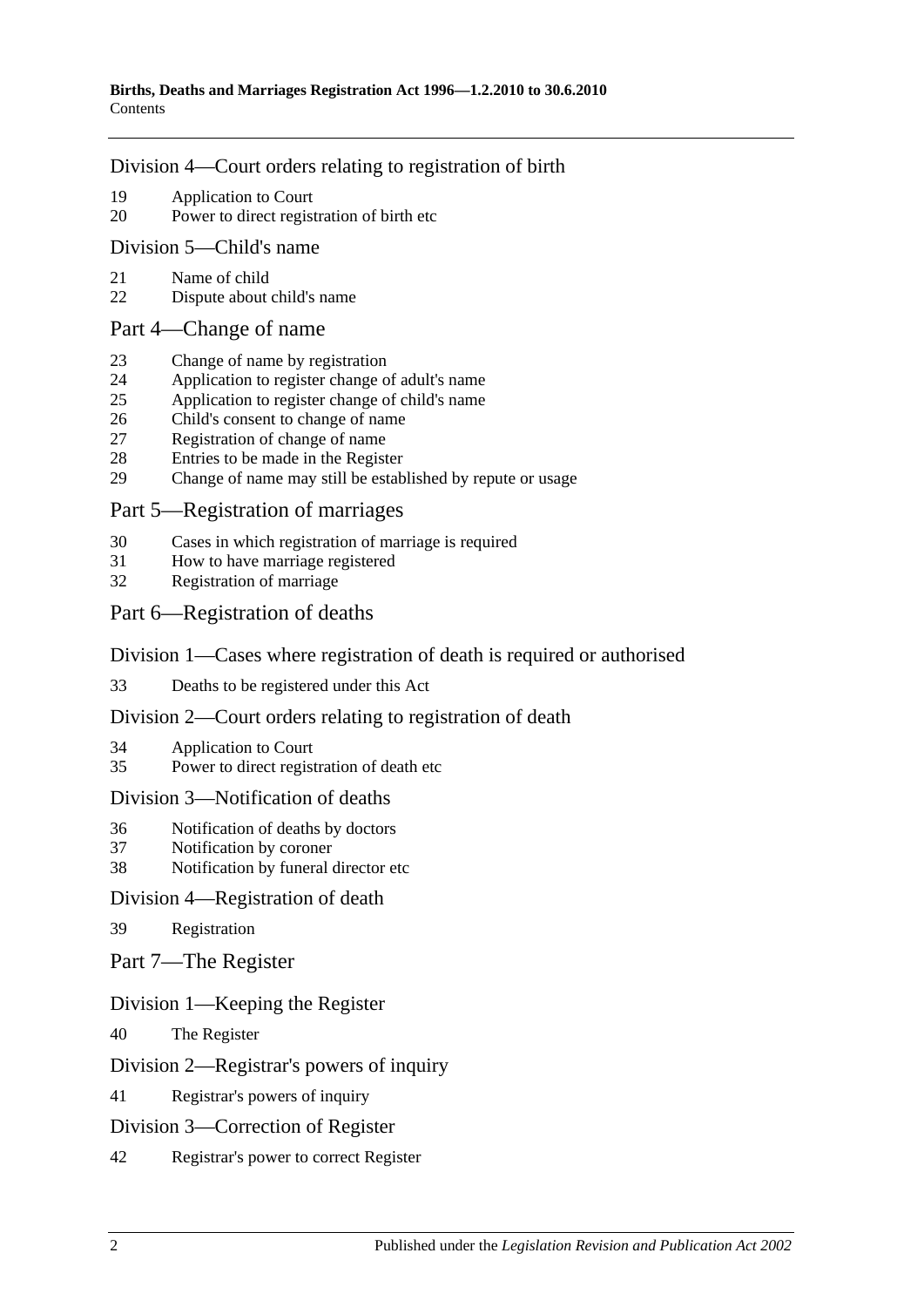[Division 4—Access to, and certification of, Register entries](#page-15-2)

- 43 [Access to Register](#page-15-3)
- 44 [Search of Register](#page-15-4)
- 45 [Protection of privacy](#page-16-0)
- 46 [Issue of certificate](#page-16-1)
- 47 [Access policies](#page-16-2)
- 48 [Fees](#page-16-3)
- 49 [Power to remit fees](#page-16-4)

#### [Part 8—General power of review](#page-17-0)

- 50 [Review](#page-17-1)
- [Part 9—Miscellaneous](#page-17-2)
- 50A [Documents to be provided before disposal of remains](#page-17-3)
- 51 [False representation](#page-18-0)
- 52 [Unauthorised access to or interference with Register](#page-18-1)
- 53 [Falsification of certificate etc](#page-18-2)
- 55 [Regulations](#page-18-3)

#### [Schedule 1—Transitional](#page-18-4)

- 1 [Interpretation](#page-18-5)
- 3 [The Register](#page-19-0)
- 4 [The Registrar and Deputy Registrars](#page-19-1)

[Legislative history](#page-20-0)

#### <span id="page-2-0"></span>**The Parliament of South Australia enacts as follows:**

## **Part 1—Preliminary**

#### <span id="page-2-1"></span>**1—Short title**

This Act may be cited as the *Births, Deaths and Marriages Registration Act 1996*.

#### <span id="page-2-2"></span>**3—Objects of Act**

The objects of this Act are to provide for—

- (a) the registration of births, deaths and marriages in South Australia; and
- (b) the registration of changes of name; and
- (c) the keeping of registers for recording and preserving information about births, deaths, marriages and changes of name in perpetuity; and
- (d) access to the information in the registers in appropriate cases by government or private agencies and members of the public, from within and outside the State; and
- (e) the issue of certified information from the registers; and
- (f) the collection and dissemination of statistical information.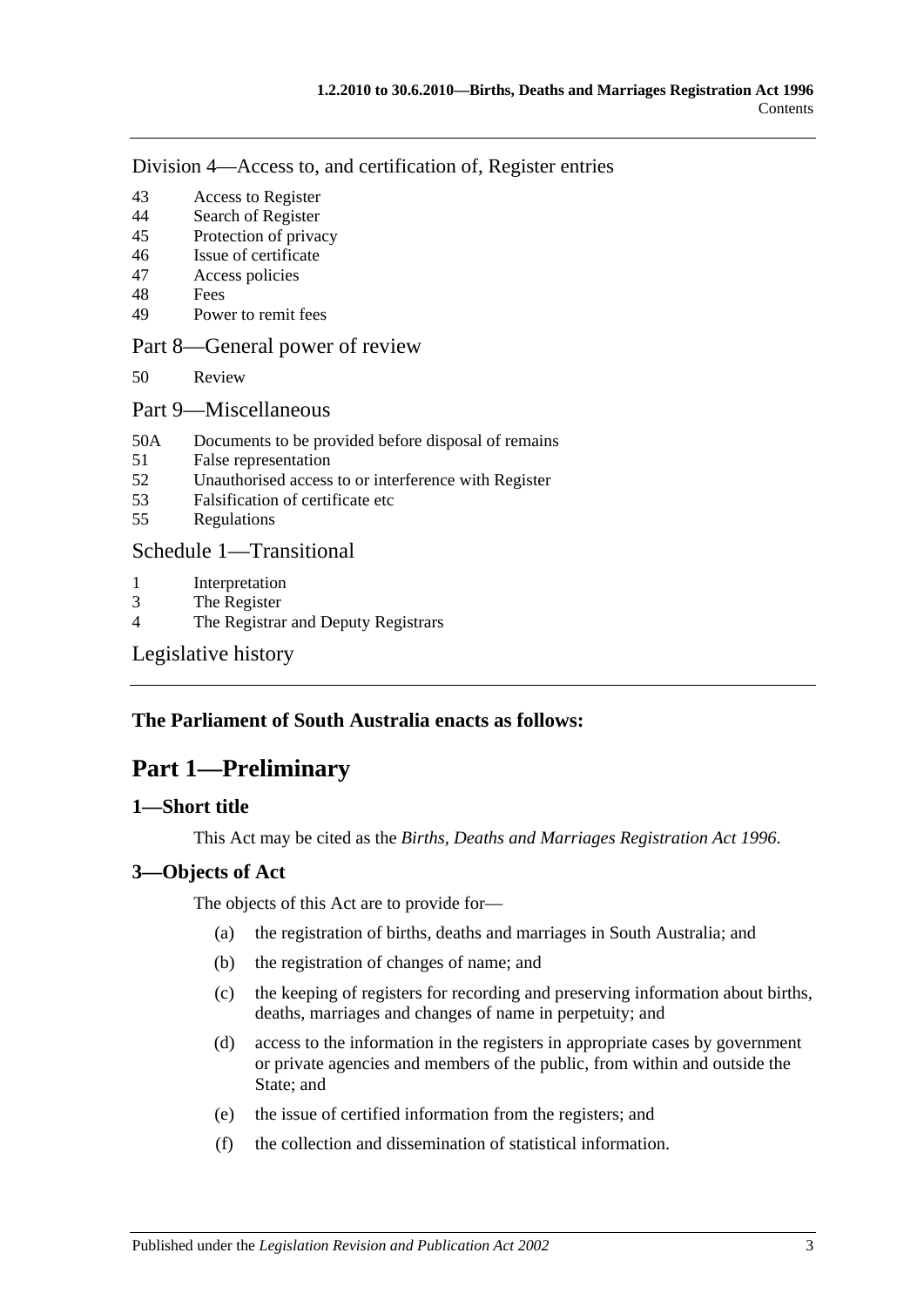#### <span id="page-3-0"></span>**4—Definitions**

In this Act—

*adult* means a person who is 18 or above or, although under 18, is or has been married;

*authorised celebrant* means an authorised celebrant under the *Marriage Act 1961* (Cwth);

**birth** means the expulsion or extraction of a child from its mother;

*change* of name includes an addition, omission or substitution;

*child* includes a still-born child;

*corresponding law* means a law of another State that provides for the registration of births, deaths and marriages;

*Court* means the Magistrates Court;

*death* includes still-birth;

*disposal* of human remains means—

- (a) cremation of the remains; or
- (b) burial of the remains (including burial at sea); or
- (c) placing the remains in a mausoleum or other permanent resting place; or
- (d) placing the remains in the custody of an educational or scientific institution for the purpose of medical education or research; or
- (e) removal of the remains from the State (but not if the remains have been cremated or are taken from the State by sea and buried at sea in the course of the voyage);

*doctor* means a person registered as a medical practitioner under the *[Medical](http://www.legislation.sa.gov.au/index.aspx?action=legref&type=act&legtitle=Medical%20Practitioners%20Act%201983)  [Practitioners Act](http://www.legislation.sa.gov.au/index.aspx?action=legref&type=act&legtitle=Medical%20Practitioners%20Act%201983) 1983*;

*funeral director* means a person who carries on the business of arranging for the disposal of human remains;

*human remains* includes the remains of a still-born child;

*prohibited name* means a name that—

- (a) is obscene or offensive; or
- (b) could not practicably be established by repute or usage—
	- (i) because it is too long; or
	- (ii) because it consists of or includes symbols without phonetic significance; or
	- (iii) for some other reason; or
- (c) is contrary to the public interest for some other reason;

*registrable event* means a birth, change of name, death or marriage;

*registrable information* means information that must or may be included in the Register<sup>1</sup>;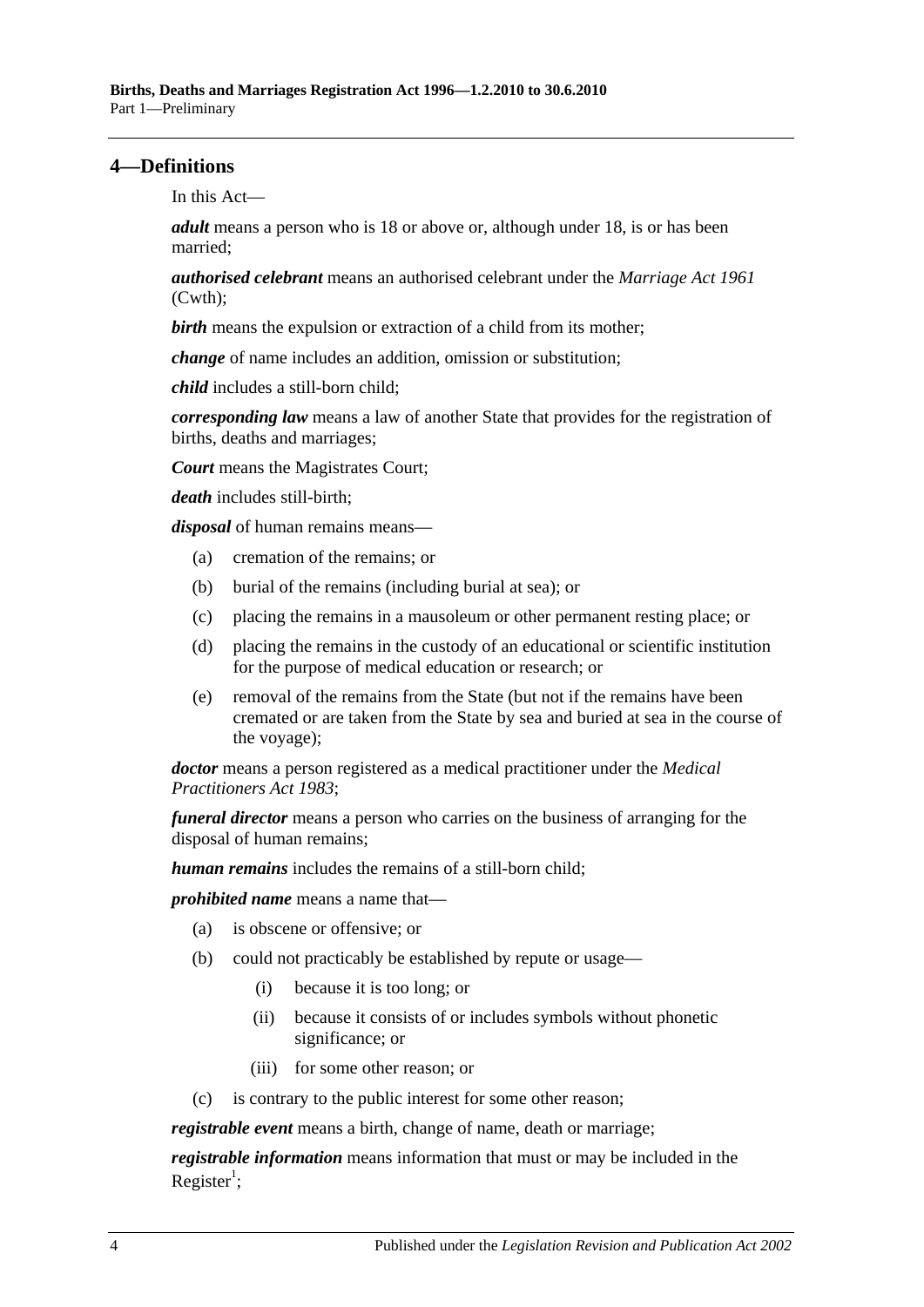*Register*—See [section](#page-14-4) 40;

*registering authority* means an authority responsible under a corresponding law for the registration of births, deaths and marriages;

*Registrar* means the Registrar of Births, Deaths and Marriages;

*State* includes a Territory;

*still-birth* means the birth of a still-born child;

*still-born child* means a child of at least 20 weeks' gestation or, if it cannot be reliably established whether the period of gestation is more or less than 20 weeks, with a body mass of at least 400 grams at birth, that exhibits no sign of respiration or heartbeat, or other sign of life, after birth but does not include the product of a procedure for the termination of pregnancy.

**Note—**

1 See [section](#page-14-7) 40(2).

## <span id="page-4-1"></span><span id="page-4-0"></span>**Part 2—Administration**

### **Division 1—The Registrar**

#### <span id="page-4-2"></span>**5—Registrar**

- (1) The Registrar of Births, Deaths and Marriages is responsible, subject to the Minister's control and direction, for the administration of this Act.
- (2) The Registrar is to be a Public Service employee.

#### <span id="page-4-3"></span>**6—Registrar's general functions**

The Registrar's general functions are to—

- (a) establish and maintain the registers<sup>1</sup> necessary for the purposes of this Act; and
- (b) administer the registration system established by this Act and ensure that it operates efficiently, effectively and economically; and
- (c) ensure that this Act is administered in the way best calculated to achieve its objects.

**Note—**

1 The registers are collectively referred to as the *Register*—See [section](#page-14-4) 40.

#### <span id="page-4-4"></span>**7—Registrar's staff**

- (1) The Registrar's staff consists of—
	- (a) one or more Deputy Registrars of Births, Deaths and Marriages; and
	- (b) the other staff necessary for the proper administration of this Act.
- (2) A Deputy Registrar has the powers and functions of the Registrar but is subject to direction by the Registrar.
- (3) The staff are to be Public Service employees.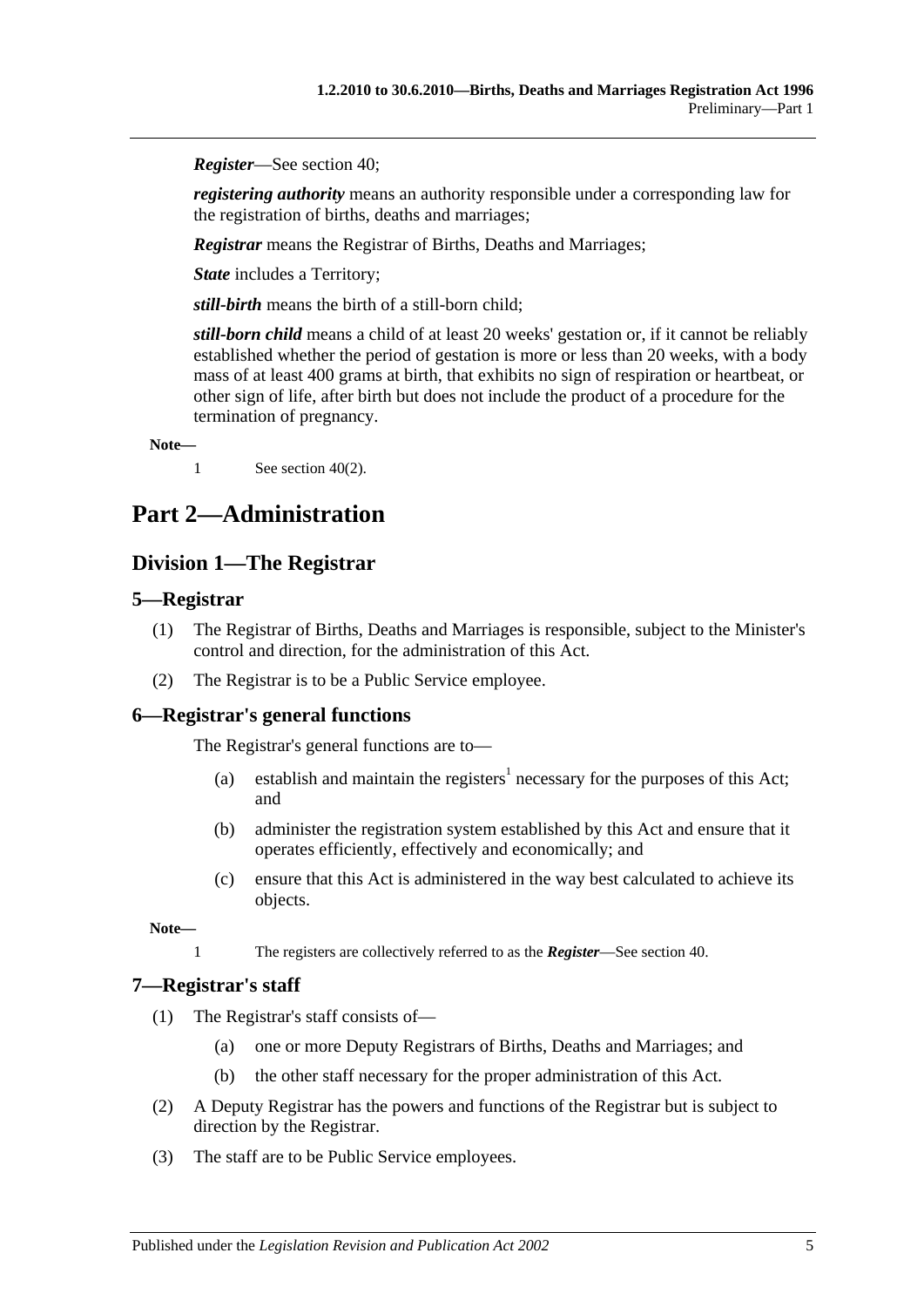#### <span id="page-5-0"></span>**8—Delegation**

- (1) The Registrar may delegate powers or functions under this or any other Act.
- (2) A power or function delegated under this section may, if the instrument of delegation so provides, be further delegated.
- (3) A delegation under this section—
	- (a) must be by instrument in writing; and
	- (b) may be absolute or conditional; and
	- (c) does not derogate from the power of the delegator to act in any matter; and
	- (d) is revocable at will by the delegator.

#### <span id="page-5-1"></span>**Division 2—Execution of documents**

#### <span id="page-5-2"></span>**9—The Registrar's seal**

The Registrar has a seal.

#### <span id="page-5-3"></span>**10—Execution of documents**

- (1) The Registrar may issue a certificate or other document under the Registrar's signature and seal, or a facsimile of the Registrar's signature and seal produced by stamp, machine imprint or some other method authorised by regulation.
- (2) If a document produced before a court or an administrative authority or official is apparently under—
	- (a) the Registrar's signature and seal; or
	- (b) a facsimile of the Registrar's signature and seal produced by stamp, machine imprint, or some other method authorised by regulation,

the court, authority or official must presume, in the absence of evidence to the contrary, that the document was properly issued under the Registrar's authority.

### <span id="page-5-4"></span>**Division 3—Reciprocal administrative arrangements**

#### <span id="page-5-5"></span>**11—Reciprocal administrative arrangements**

- (1) The Minister may enter into an arrangement with the Minister responsible for the administration of a corresponding law providing for—
	- (a) the exercise by the Registrar of powers and functions of the registering authority under the corresponding law; and
	- (b) the exercise by the registering authority under the corresponding law of powers and functions of the Registrar under this Act.
- (2) When an arrangement is in force under this section—
	- (a) the Registrar may exercise, to the extent authorised by the arrangement (but subject to the conditions of the arrangement), the powers and functions of the registering authority under the corresponding law; and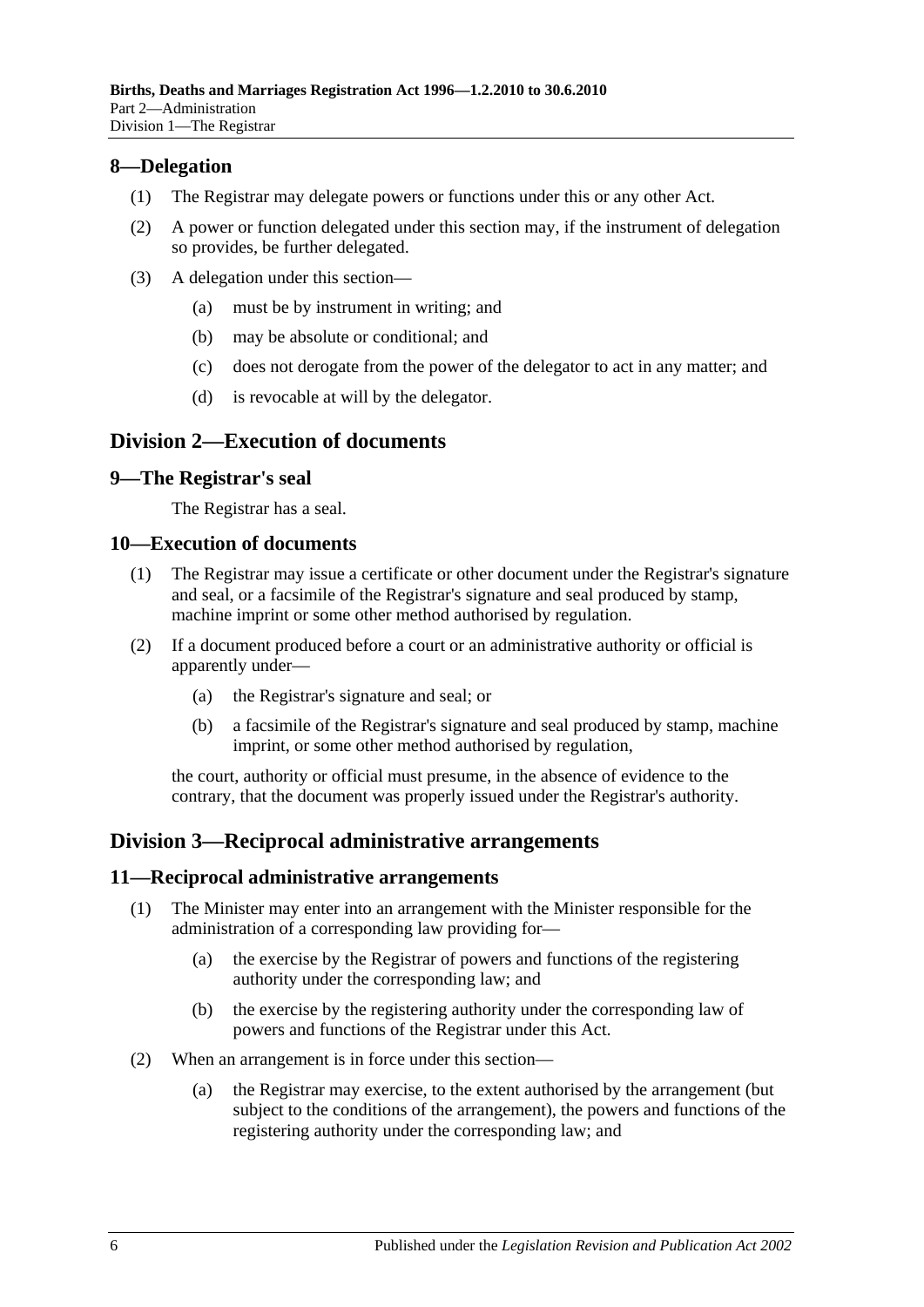- (b) the registering authority under the corresponding law may exercise, to the extent authorised by the arrangement (but subject to the conditions of the arrangement), the powers and functions of the Registrar under this Act.
- (3) An arrangement under this section may—
	- (a) establish a data base in which information is recorded for the benefit of all the participants in the arrangement; and
	- (b) provide for access to information contained in the data base; and
	- (c) provide for payments by or to participants in the arrangement for services provided under the arrangement.

## <span id="page-6-0"></span>**Part 3—Registration of births**

### <span id="page-6-1"></span>**Division 1—Notification of births**

#### <span id="page-6-2"></span>**12—Notification of births**

(1) When a child is born in the State, the responsible person must give written notice of the birth to the Registrar including the particulars required by regulation.

Maximum penalty: \$1 250.

- (2) The notice must be given—
	- (a) in the case of a child born alive—within 7 days after birth;
	- (b) in the case of a still-birth—within 48 hours after birth.
- (3) When notice of a still-birth is given, the responsible person must also give a doctor's certificate in a form approved by the Registrar, certifying the cause of foetal death, to—
	- (a) the Registrar; and
	- (b) the funeral director or other person who will be arranging for the disposal of the human remains.

Maximum penalty: \$1 250.

- (4) The certificate must be completed by the doctor responsible for the professional care of the mother at the birth or a doctor who examined the body of the still-born child after the birth.
- (5) In this section—

*responsible person* means—

- (a) in the case of a child born in a hospital or brought to a hospital within 24 hours after birth—the chief executive officer of the hospital; or
- (b) in other cases—the doctor or midwife responsible for the professional care of the mother at the birth.

## <span id="page-6-3"></span>**Division 2—Registration of births**

### <span id="page-6-4"></span>**13—Cases in which registration of birth is required or authorised**

(1) If a child is born in the State, the birth must be registered under this Act.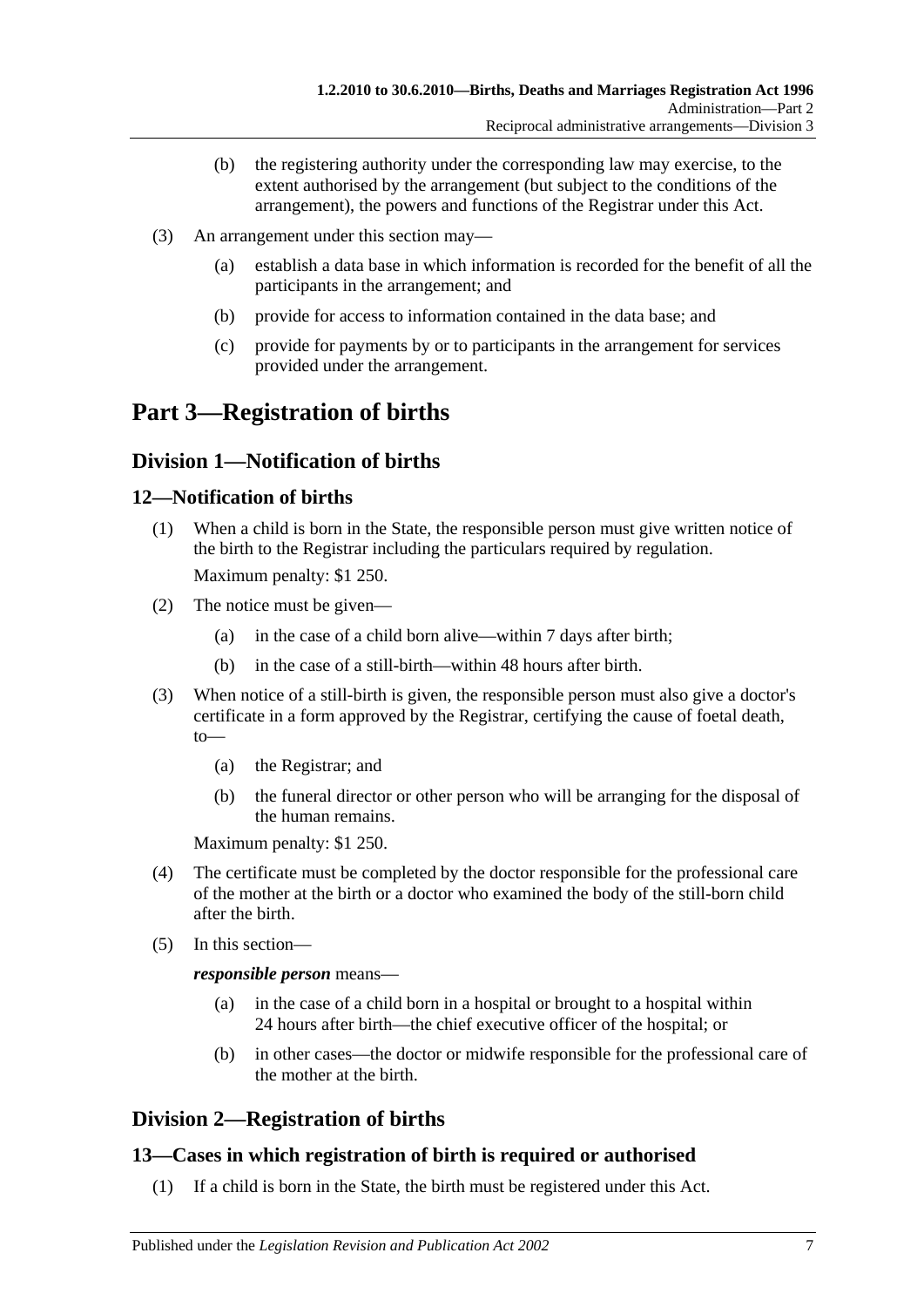- (2) If a court (whether of this or any other State or the Commonwealth) directs the registration of a birth, the birth must be registered under this Act.
- <span id="page-7-4"></span>(3) If a child is born in an aircraft during a flight or on a vessel during a voyage to a place of disembarkation in the State, the birth may be registered under this Act.
- <span id="page-7-5"></span>(4) If a child is born outside the Commonwealth, but—
	- (a) the child is to become a resident of the State; or
	- (b) in the case of a still-born child—a person responsible for having the birth of the child registered is or is to become a resident of the State,

the birth may be registered under this Act.

(5) However, the Registrar must not register a birth under [subsections](#page-7-4) (3) or [\(4\)](#page-7-5) if the birth is registered under a corresponding law.

#### <span id="page-7-0"></span>**14—How to have the birth of a child registered**

A person has the birth of a child registered under this Act by lodging a statement (the *birth registration statement*) in a form approved by the Registrar containing the information required by regulation.

#### <span id="page-7-1"></span>**15—Responsibility to have birth registered**

- (1) The parents of a child are jointly responsible for having the child's birth registered under this Act (and must both sign the birth registration statement) but the Registrar may accept a birth registration statement from one of the parents if satisfied that it is impossible, impracticable or inappropriate for the other parent to join or be required to join in the application whether because of his or her death, disappearance, ill-health or unavailability or the need to avoid unwarranted distress or for some other reason.
- (2) If a child is a foundling, the person who has custody of the child is responsible for having the child's birth registered.
- (3) The Registrar may accept a birth registration statement from a person who is not responsible for having the child's birth registered if satisfied that—
	- (a) the person lodging the statement has knowledge of the relevant facts; and
	- (b) the child's parents are unable or unlikely to lodge a birth registration statement.

#### <span id="page-7-2"></span>**16—Obligation to have birth registered**

(1) A person responsible for having the birth of a child registered must ensure that a birth registration statement is lodged with the Registrar within 60 days after the date of the birth.

Maximum penalty: \$1 250.

(2) However, the Registrar must accept a birth registration statement even though it is lodged after the end of the 60 day period.

#### <span id="page-7-3"></span>**17—Registration**

(1) The Registrar registers a birth by making an entry about the birth in the Register including the particulars required by regulation.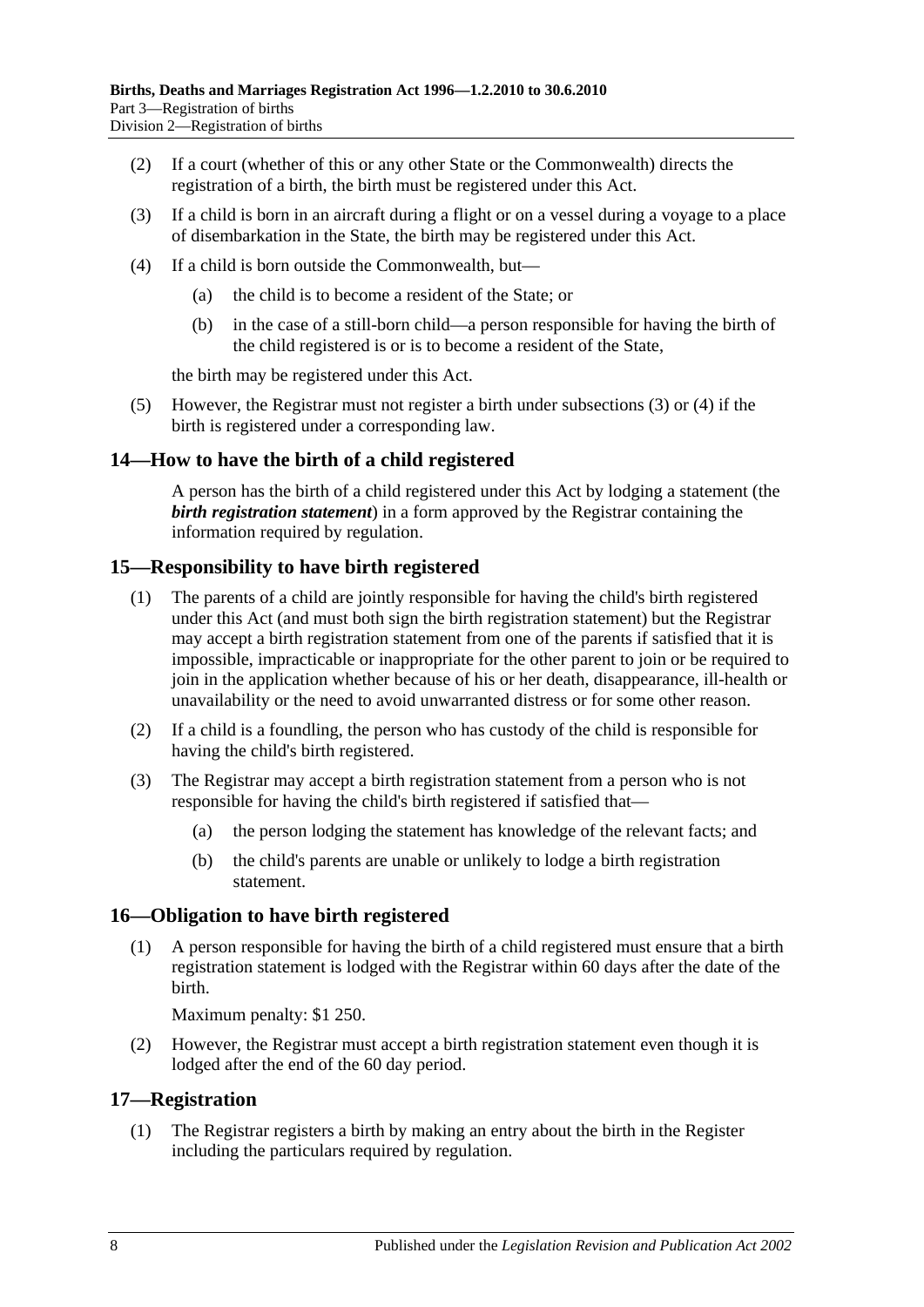(2) However, if the particulars available to the Registrar are incomplete the Registrar may register a birth on the basis of incomplete particulars.

## <span id="page-8-0"></span>**Division 3—Alteration of details of birth registration**

### <span id="page-8-1"></span>**18—Alteration of details of parentage after registration of birth**

- (1) The Registrar may include registrable information about a child's parents in the Register after registration of the child's birth if—
	- (a) the father and mother of the child make a joint application for the addition of the information; or
	- (b) one parent of the child makes an application for the addition of the information and the other parent cannot join in the application because he or she is dead or cannot be found, or for some other reason.
- (2) The Registrar must include or correct registrable information about a child's parents in the Register after registration of the child's birth if a court (whether of this or any other State or the Commonwealth) directs the inclusion or correction of the information in the Register or the Registrar is advised of a finding by a court that a particular person is a parent of the child.
- (3) An application to the Registrar for the inclusion of registrable information in the Register—
	- (a) must be made in writing; and
	- (b) must include the information required by the Registrar; and
	- (c) must, if the Registrar requires verification of the information contained in the application, be accompanied by a statutory declaration verifying the information contained in the application and other evidence the Registrar may require.

## <span id="page-8-2"></span>**Division 4—Court orders relating to registration of birth**

#### <span id="page-8-3"></span>**19—Application to Court**

The Court may, on application by an interested person or on its own initiative, order—

- (a) the registration under this Act of a birth that has occurred in the State; or
- (b) the inclusion or correction of registrable information about a birth or a child's parents in the Register.

#### <span id="page-8-4"></span>**20—Power to direct registration of birth etc**

If a court finds—

- (a) that the birth of a person is not registered as required under this Act or a corresponding law; or
- (b) that the registrable information contained in an entry about a birth in the Register under this Act or a corresponding law is incomplete or incorrect,

the court may direct registration of the birth, or the inclusion or correction of registrable information in the Register under this Act or the corresponding law (as the case may require).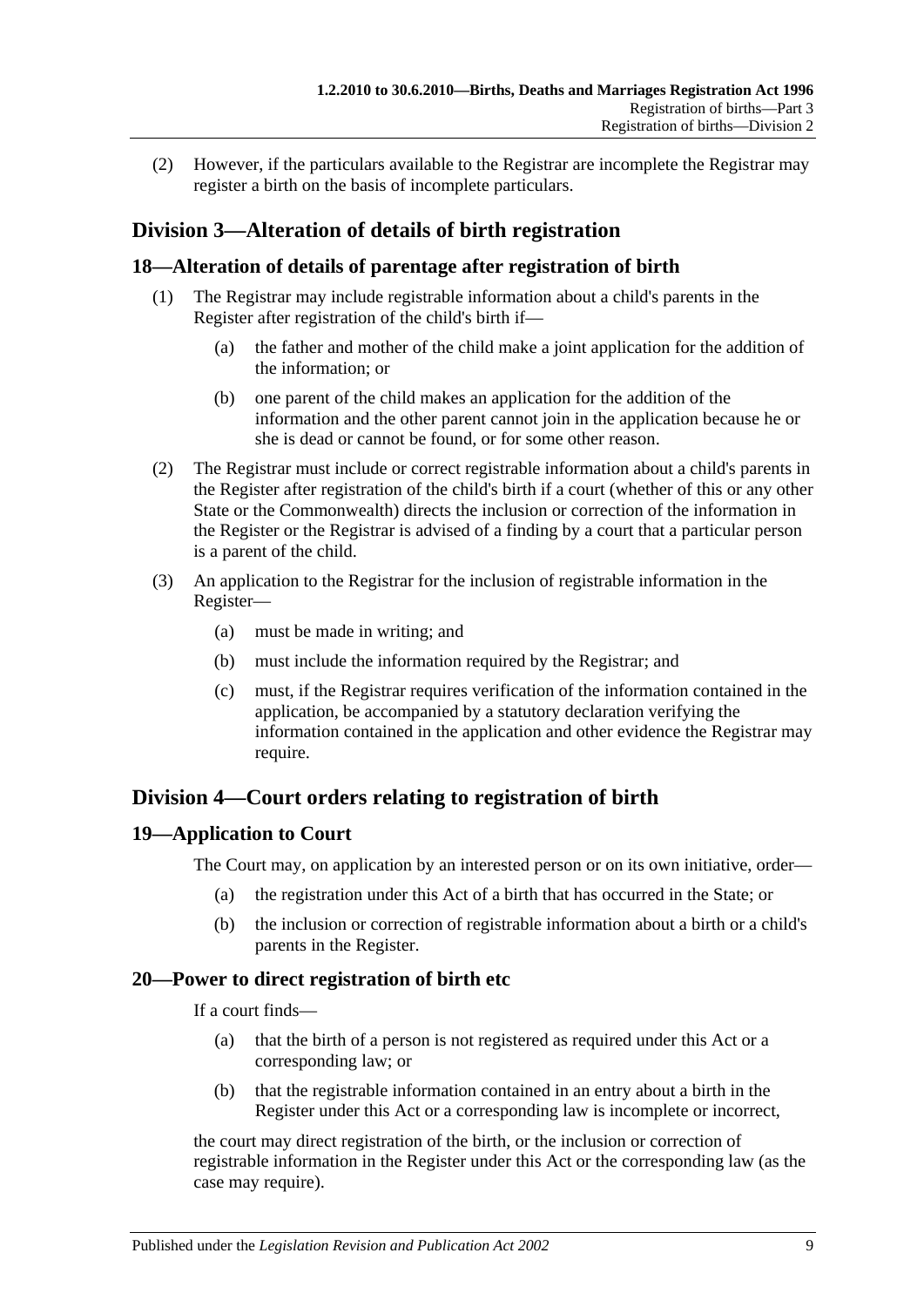## <span id="page-9-0"></span>**Division 5—Child's name**

#### <span id="page-9-1"></span>**21—Name of child**

- (1) Subject to this section, the birth registration statement must state the name of the child.
- (2) The name is a matter of choice for the person or persons lodging the statement<sup>1</sup>, but the Registrar may assign a name to a child if—
	- (a) the name stated in the birth registration statement is a prohibited name; or
	- (b) the birth registration statement is lodged by both parents of the child and they satisfy the Registrar that they are unable to agree on the child's name.
- (3) A birth registration statement relating to a still-born child need not state the name of the child.

**Note—**

1 For example, there is no requirement that the name be made up of both a surname and a given name or given names.

#### <span id="page-9-7"></span><span id="page-9-2"></span>**22—Dispute about child's name**

- (1) If there is a dispute between parents about a child's name, either parent may apply to the Court for a resolution of the dispute.
- (2) On an application under [subsection](#page-9-7) (1), the Court may—
	- (a) resolve the dispute about the child's name as the Court considers appropriate; and
	- (b) order the Registrar to register the child's name in a form specified in the order.

## <span id="page-9-3"></span>**Part 4—Change of name**

### <span id="page-9-4"></span>**23—Change of name by registration**

A person's name may be changed by registration of the change under this Part.

#### <span id="page-9-5"></span>**24—Application to register change of adult's name**

An adult person—

- (a) who is domiciled or ordinarily resident in the State; or
- (b) whose birth is registered in the State;

may apply to the Registrar, in a form approved by the Registrar, for registration of a change of the person's name.

#### <span id="page-9-6"></span>**25—Application to register change of child's name**

- (1) The parents of a child—
	- (a) who is domiciled or ordinarily resident in the State; or
	- (b) whose birth is registered in the State;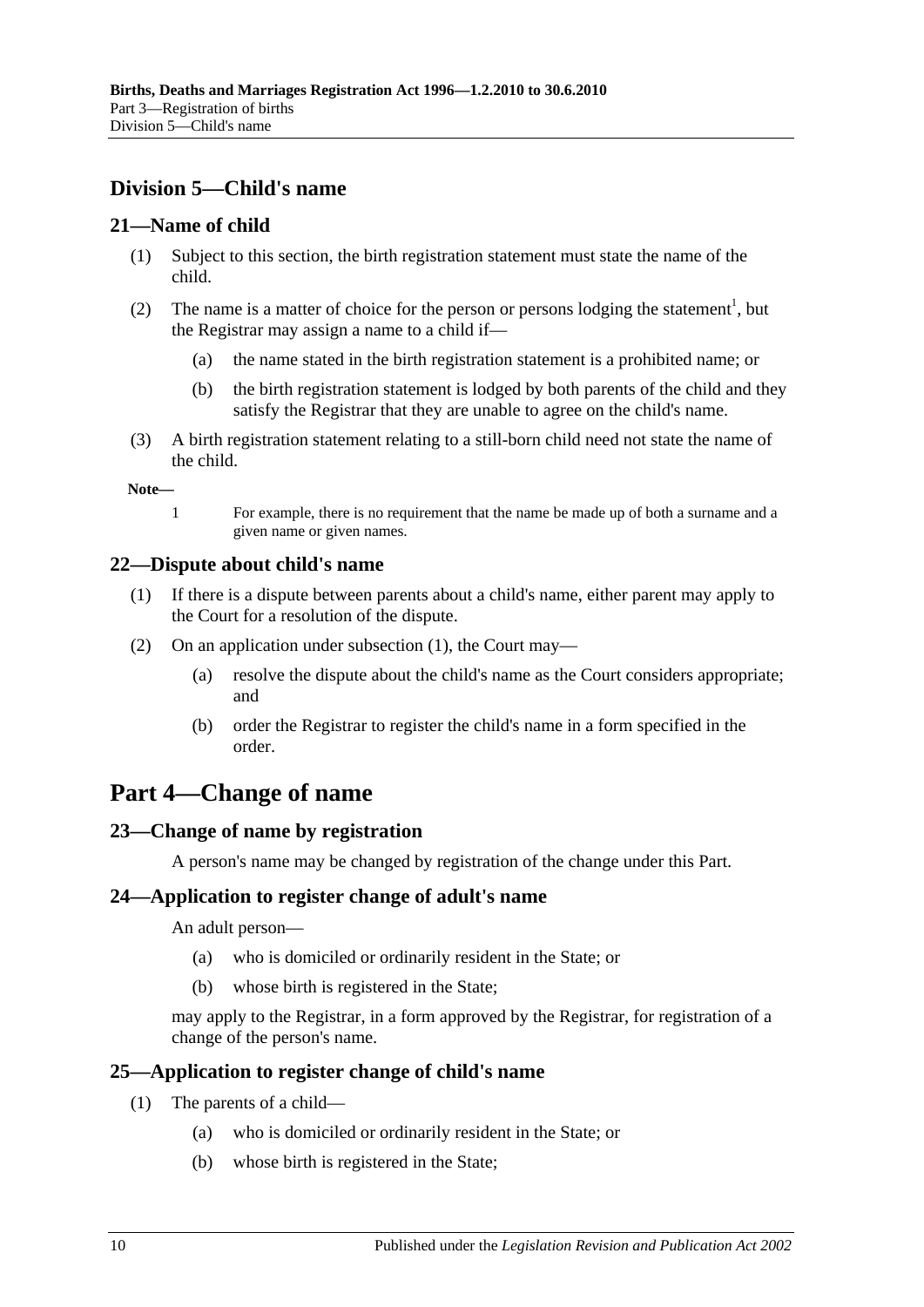may apply to the Registrar, in a form approved by the Registrar, for registration of a change of the child's name.

- (2) An application for registration of a change of a child's name may be made by one parent if—
	- (a) the applicant is the sole parent named in the registration of the child's birth under this Act or any other law; or
	- (b) there is no other surviving parent of the child; or
	- (c) the Court approves the proposed change of name.
- (3) The Court may, on application by a child's parent, approve a proposed change of name for the child if satisfied that the change is in the child's best interests.
- (4) If the parents of a child are dead, cannot be found, or for some other reason cannot exercise their parental responsibilities to a child, the child's guardian may apply for registration of a change of the child's name.

#### <span id="page-10-0"></span>**26—Child's consent to change of name**

A change of a child's name must not be registered unless—

- (a) the child consents to the change of name; or
- (b) the child is unable to understand the meaning and implications of the change of name.

### <span id="page-10-1"></span>**27—Registration of change of name**

- (1) Before registering a change of name under this Part, the Registrar may require the applicant to provide evidence to establish to the Registrar's satisfaction—
	- (a) the identity and age of the person whose name is to be changed; and
	- (b) that the change of name is not sought for a fraudulent or other improper purpose; and
	- (c) if the person whose name is to be changed is a child—that the child consents to the change of name or is unable to understand the meaning and implications of the change of name.
- (2) If the Registrar is satisfied that the name of a person whose birth is registered in the State has been changed under another law or by order of a court, the change of name may be registered under this Act.
- (3) The Registrar may refuse to register a change of name if, as a result of the change, the name would become a prohibited name.

#### <span id="page-10-2"></span>**28—Entries to be made in the Register**

- (1) The Registrar registers a change of name by making an entry about the change of name in the Register including the particulars required by regulation.
- <span id="page-10-3"></span>(2) If the applicant for registration of the change of name asks the Registrar to arrange for noting the change of name in the particulars of the person's birth, and the person's birth is registered under this Act or a corresponding law, the Registrar must—
	- (a) if the birth is registered under this Act—note the change of name in the entry relating to the birth; or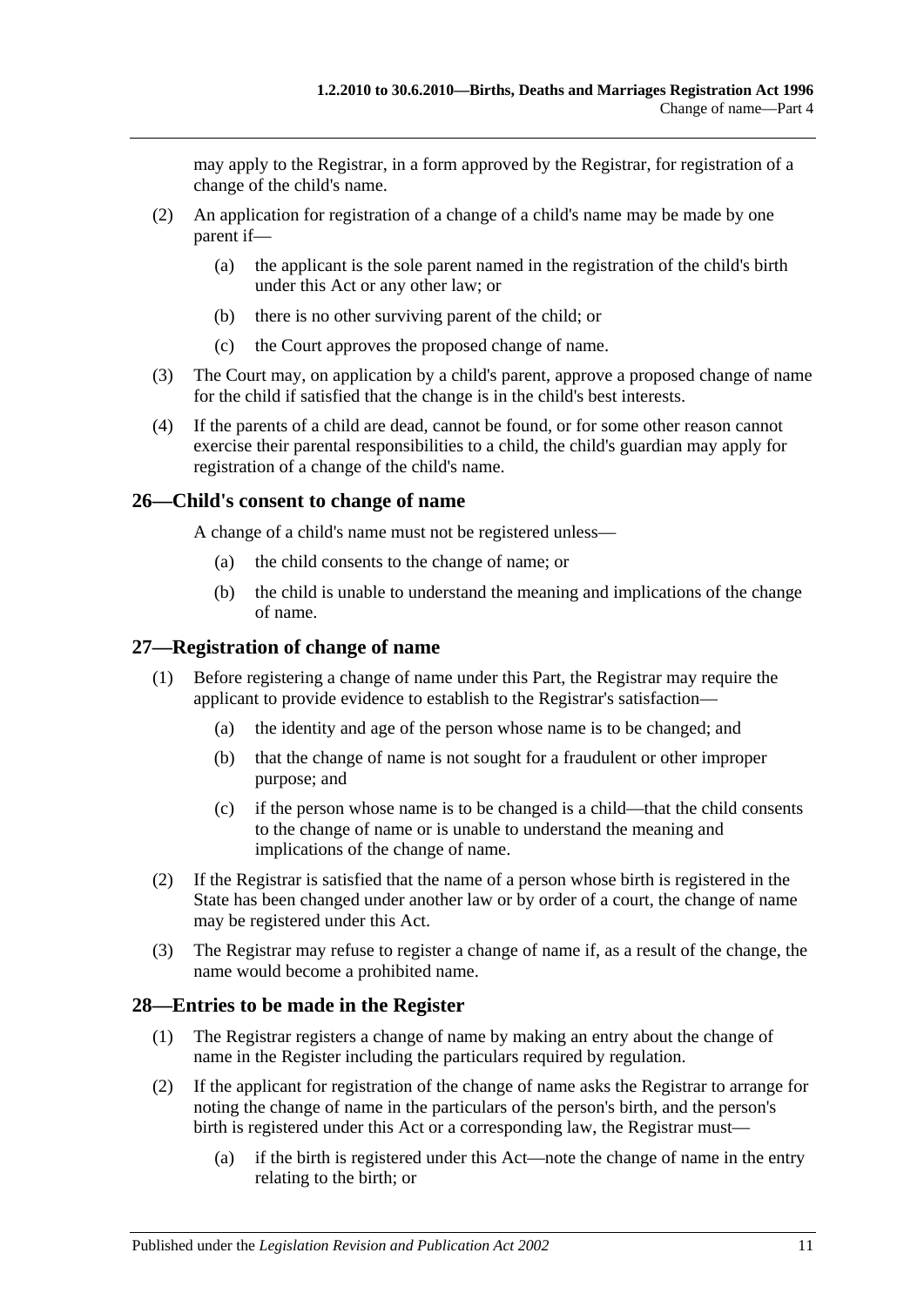- (b) if the birth is registered under a corresponding law—notify the relevant registering authority of the change of name.
- (3) If the change of name is noted in the Register under [subsection](#page-10-3) (2), a birth certificate issued by the Registrar for the person must show the person's name as changed under this Part.

#### <span id="page-11-0"></span>**29—Change of name may still be established by repute or usage**

This Part does not prevent a change of name by repute or usage.

## <span id="page-11-1"></span>**Part 5—Registration of marriages**

#### <span id="page-11-2"></span>**30—Cases in which registration of marriage is required**

If a marriage is solemnised in the State, the marriage must be registered under this Act.

#### <span id="page-11-3"></span>**31—How to have marriage registered**

A person may have a marriage registered by lodging with the Registrar a certificate of the marriage under the *Marriage Act 1961* of the Commonwealth or, if the marriage was solemnised before the commencement of that Act, the evidence of the marriage required by the Registrar<sup>1</sup>.

#### **Note—**

1 Under section 50(4) of the *Marriage Act 1961* of the Commonwealth the authorised celebrant is responsible for lodging the certificate of marriage with the Registrar.

#### <span id="page-11-4"></span>**32—Registration of marriage**

A marriage may be registered by—

- (a) including the marriage certificate as part of the Register; or
- (b) including particulars of the marriage in the Register.

## <span id="page-11-6"></span><span id="page-11-5"></span>**Part 6—Registration of deaths**

#### **Division 1—Cases where registration of death is required or authorised**

#### <span id="page-11-7"></span>**33—Deaths to be registered under this Act**

- (1) If a person dies in the State, the death must be registered under this Act.
- (2) If a court or coroner (whether of this or any other State or the Commonwealth) directs the registration of a death, the death must be registered under this Act.
- <span id="page-11-8"></span>(3) If a person dies in an aircraft during a flight or on a vessel during a voyage to a place of disembarkation in the State, the death may be registered under this Act.
- <span id="page-11-9"></span>(4) If a person who is domiciled or ordinarily resident in the State dies outside the Commonwealth, or a person dies outside the Commonwealth leaving property in the State, the death may be registered under this Act.
- (5) However, the Registrar is not obliged to register a death under [subsection](#page-11-8) (3) or [\(4\)](#page-11-9) if the death is registered under a corresponding law.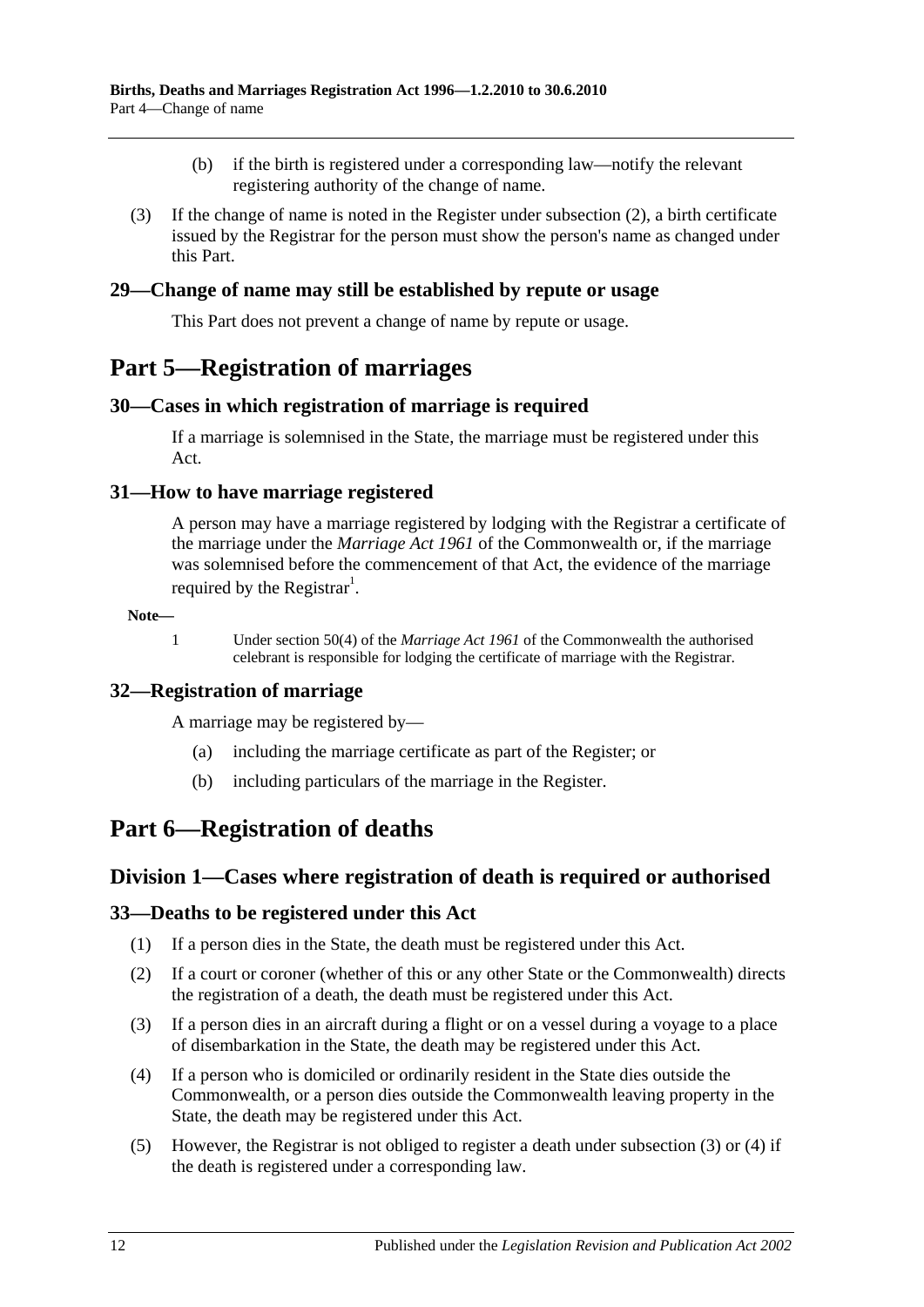(6) If a child is still-born, the child's death<sup>1</sup> is not to be registered under this Part. **Note—**

- - 1 ie the foetal death. A *child* is defined to include a still-born child.

## <span id="page-12-0"></span>**Division 2—Court orders relating to registration of death**

### <span id="page-12-1"></span>**34—Application to Court**

The Court may, on application by an interested person or on its own initiative, order—

- (a) the registration under this Act of a death that has occurred in the State; or
- (b) the inclusion or correction of registrable information about a death in the Register.

### <span id="page-12-2"></span>**35—Power to direct registration of death etc**

If a court or coroner finds—

- (a) that the death of a person is not registered as required under this Act or a corresponding law; or
- (b) that the registrable information contained in an entry about a death in the Register under this Act or a corresponding law is incomplete or incorrect,

the court or coroner may direct registration of the death or the inclusion or correction of registrable information in the Register under this Act or the corresponding law (as the case may require).

## <span id="page-12-3"></span>**Division 3—Notification of deaths**

### <span id="page-12-4"></span>**36—Notification of deaths by doctors**

(1) A doctor who was responsible for a person's medical care immediately before death, or who examines the body of a deceased person after death, must, within 48 hours after the death, give written notice of the death to the Registrar, including the particulars required by regulation.

Maximum penalty: \$1 250.

- (2) However, a doctor—
	- (a) need not give a notice under this section if another doctor has given the required notice; and
	- (b) must not give a notice under this section if the State Coroner or a police officer is required to be notified of the death under the *[Coroners Act](http://www.legislation.sa.gov.au/index.aspx?action=legref&type=act&legtitle=Coroners%20Act%202003) 2003*.

Maximum penalty: \$1 250.

- (3) When notice of a death is given, the doctor must also give a certificate in a form approved by the Registrar, certifying the cause of death, to—
	- (a) the Registrar; and
	- (b) the funeral director or other person who will be arranging for the disposal of the human remains.

Maximum penalty: \$1 250.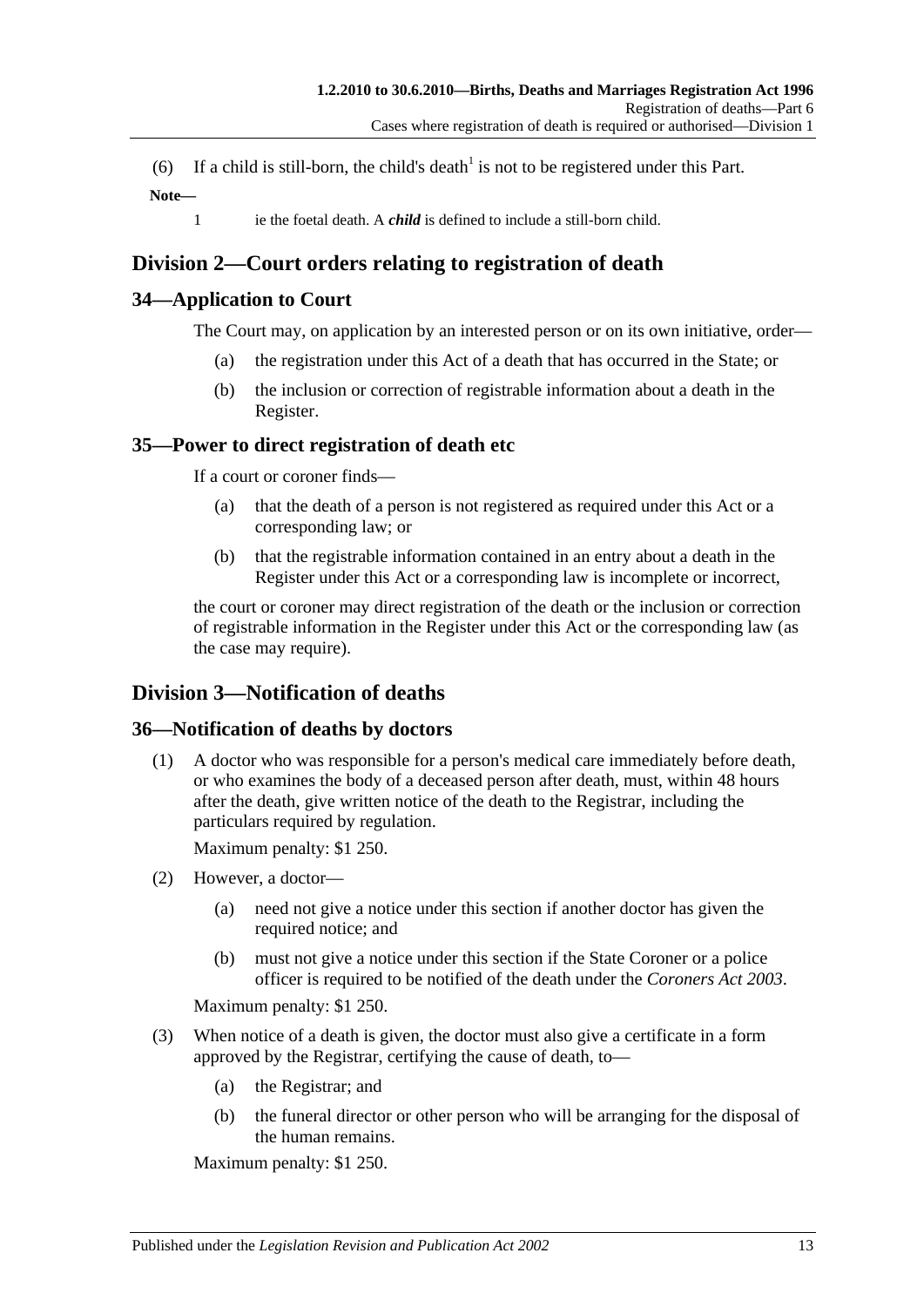(4) If a child is still-born, the child's death is not to be notified under this section<sup>1</sup>.

#### **Note—**

1 In the case of a still-birth notice must be given to the Registrar under [section](#page-6-2) 12.

#### <span id="page-13-0"></span>**37—Notification by coroner**

- (1) If the State Coroner is notified of a death under the *[Coroners Act](http://www.legislation.sa.gov.au/index.aspx?action=legref&type=act&legtitle=Coroners%20Act%202003) 2003* or is inquiring into the cause of a death, the State Coroner must, as soon as practicable, notify the Registrar of that fact.
- (2) If the State Coroner authorises the disposal of human remains, or makes a finding about the cause of a death, the State Coroner must give a copy of the disposal authorisation or the finding to the Registrar.
- (3) The Registrar may register a death even though the death is subject to an inquest or other coronial inquiry and a finding has not been made about the cause of death.
- (4) A certificate by the Registrar, certifying particulars contained in an entry about a death in the Register, issued before an inquest or other coronial inquiry into the cause of death is completed must be endorsed with the words: "Incomplete registration—Cause of death subject to coronial inquiry".

#### <span id="page-13-1"></span>**38—Notification by funeral director etc**

- (1) A funeral director or other person who arranges for the disposal of human remains must within 7 days after disposal of the remains give the Registrar a written statement of—
	- (a) the name and last residential address of the deceased or, in the case of a still-born child, the name and residential address of the parents of the still-born child; and
	- (b) if the death was reported to a coroner—a statement of that fact; and
	- (c) the place and manner of disposal; and
	- (d) the information required by regulation.

Maximum penalty: \$1 250.

(2) If human remains (other than cremated remains) are removed from the State, the funeral director or other person who arranges for the removal of the remains from the State must, within 28 days after the remains are disposed of outside the State, give the Registrar a written statement of where and how the remains were disposed of, and the other information required by regulation.

Maximum penalty: \$1 250.

- (3) If human remains have not been disposed of within 30 days after the date of death, the funeral director or other person who has custody of the remains must give the Registrar a written statement of—
	- (a) the name and last residential address of the deceased or, in the case of a still-born child, the name and residential address of the parents of the still-born child; and
	- (b) if the death was reported to a coroner—a statement of that fact; and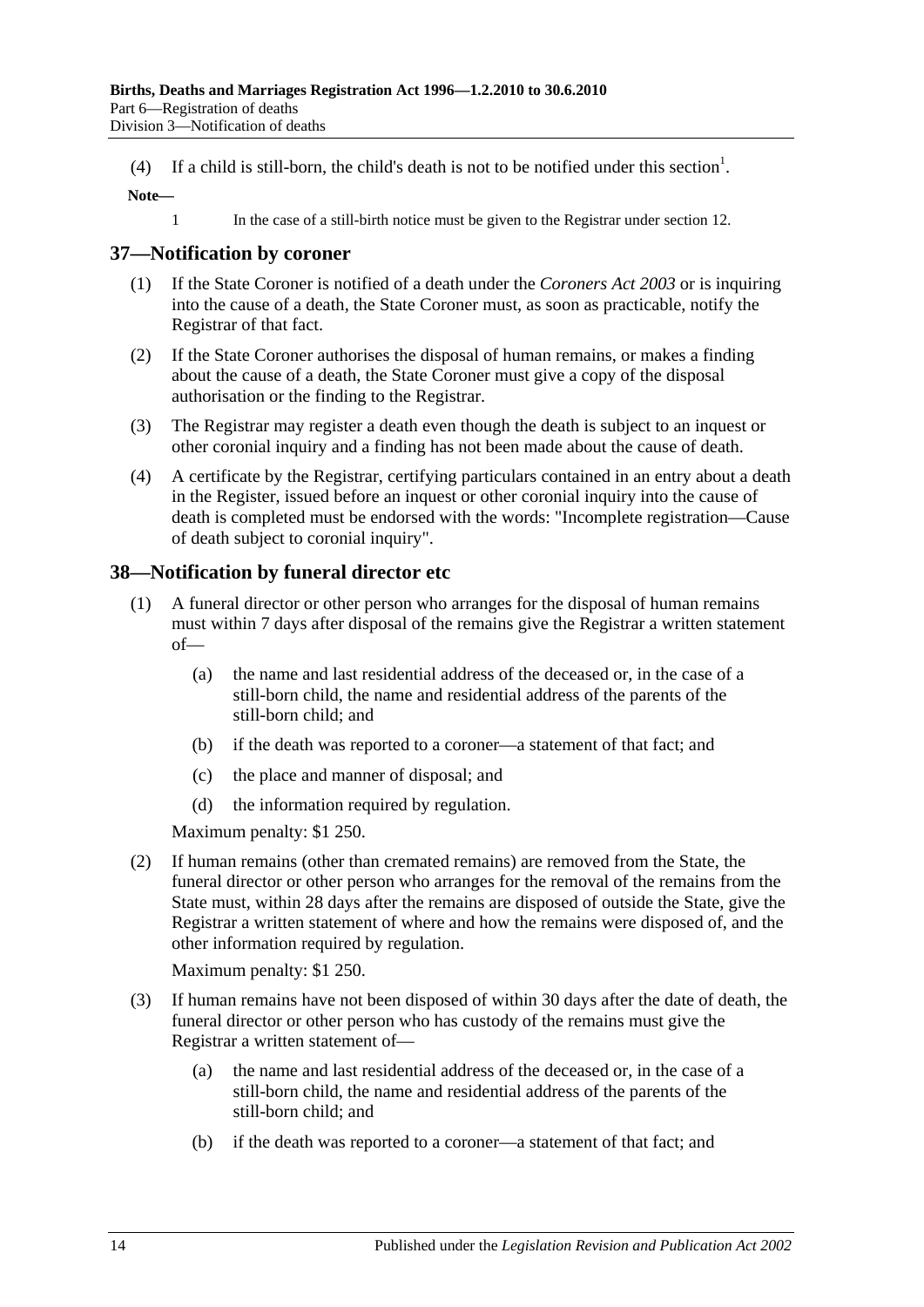(c) the information required by regulation.

Maximum penalty: \$1 250.

## <span id="page-14-0"></span>**Division 4—Registration of death**

### <span id="page-14-1"></span>**39—Registration**

- (1) The Registrar registers a death by making an entry about the death in the Register including the particulars required by regulation.
- (2) However, if the particulars available to the Registrar are incomplete the Registrar may register a death on the basis of incomplete particulars.

## <span id="page-14-2"></span>**Part 7—The Register**

## <span id="page-14-3"></span>**Division 1—Keeping the Register**

#### <span id="page-14-4"></span>**40—The Register**

- (1) The Registrar must maintain a register or registers<sup>1</sup> of registrable events.
- <span id="page-14-7"></span>(2) The Register—
	- (a) must contain the particulars of each registrable event required under this Act, or another law, to be included in the Register; and
	- (b) may contain further information if its inclusion is authorised under the regulations.
- (3) The Register may be wholly or partly in the form of a computer data base, in documentary form, or in another form the Registrar considers appropriate.
- (4) The Registrar must maintain the indexes to the Register that are necessary to make the information contained in the Register reasonably accessible.

#### **Note—**

1 A reference in this Act to the *Register* extends to all the registers kept under this subsection.

## <span id="page-14-5"></span>**Division 2—Registrar's powers of inquiry**

#### <span id="page-14-6"></span>**41—Registrar's powers of inquiry**

- (1) The Registrar may conduct an inquiry to find out—
	- (a) whether a registrable event has happened; or
	- (b) particulars of a registrable event; or
	- (c) whether particulars of a particular registrable event have been correctly recorded in the Register.
- <span id="page-14-8"></span>(2) The Registrar may, by notice given to a person who may be able to provide information relevant to an inquiry under this section, require the person to answer specified questions or to provide other information within a time and in a way specified in the notice.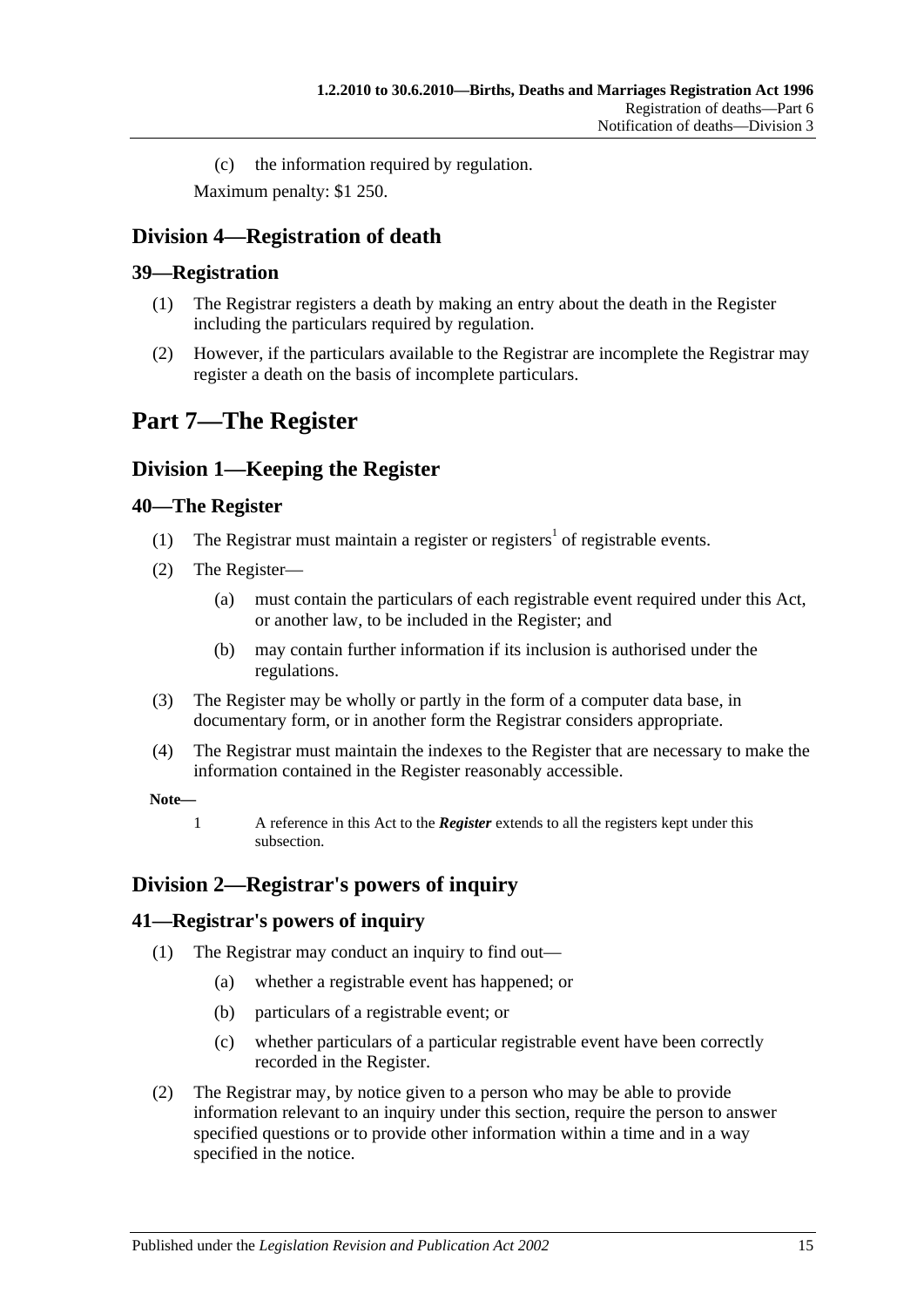(3) A person who fails, without reasonable excuse, to comply with a notice under [subsection](#page-14-8) (2) is guilty of an offence. Maximum penalty: \$1 250.

## <span id="page-15-0"></span>**Division 3—Correction of Register**

#### <span id="page-15-1"></span>**42—Registrar's power to correct Register**

- (1) The Registrar may correct the Register—
	- (a) to reflect a finding made on inquiry under [Division 2;](#page-14-5) or
	- (b) to bring the particulars contained in an entry about a registrable event into conformity with the most reliable information available to the Registrar of the registrable event.
- (2) The Registrar corrects the Register by adding or cancelling an entry in the Register or by adding, altering or deleting particulars contained in an entry.
- (3) The Registrar's power to correct the Register under this section is in addition to any other power of the Registrar under this Act.

### <span id="page-15-2"></span>**Division 4—Access to, and certification of, Register entries**

#### <span id="page-15-3"></span>**43—Access to Register**

- (1) The Registrar may, on conditions the Registrar considers appropriate—
	- (a) allow a person or organisation that has an adequate reason for wanting access to the Register, access to the Register; or
	- (b) provide a person or organisation that has an adequate reason for wanting information from the Register, with information extracted from the Register.
- (2) In deciding whether an applicant has an adequate reason for wanting access to the Register, or information extracted from the Register, the Registrar must have regard to—
	- (a) the nature of the applicant's interest; and
	- (b) the sensitivity of the information; and
	- (c) the use to be made of the information; and
	- (d) other relevant factors.
- (3) In deciding the conditions on which access to the Register, or information extracted from the Register, is to be given under this section, the Registrar must, as far as practicable, protect the persons to whom the entries in the Register relate from unjustified intrusion on their privacy.

#### <span id="page-15-4"></span>**44—Search of Register**

- (1) The Registrar may, on application, search the Register for an entry about a particular registrable event.
- (2) The applicant must state the reason for the applicant's interest in the subject-matter of the search.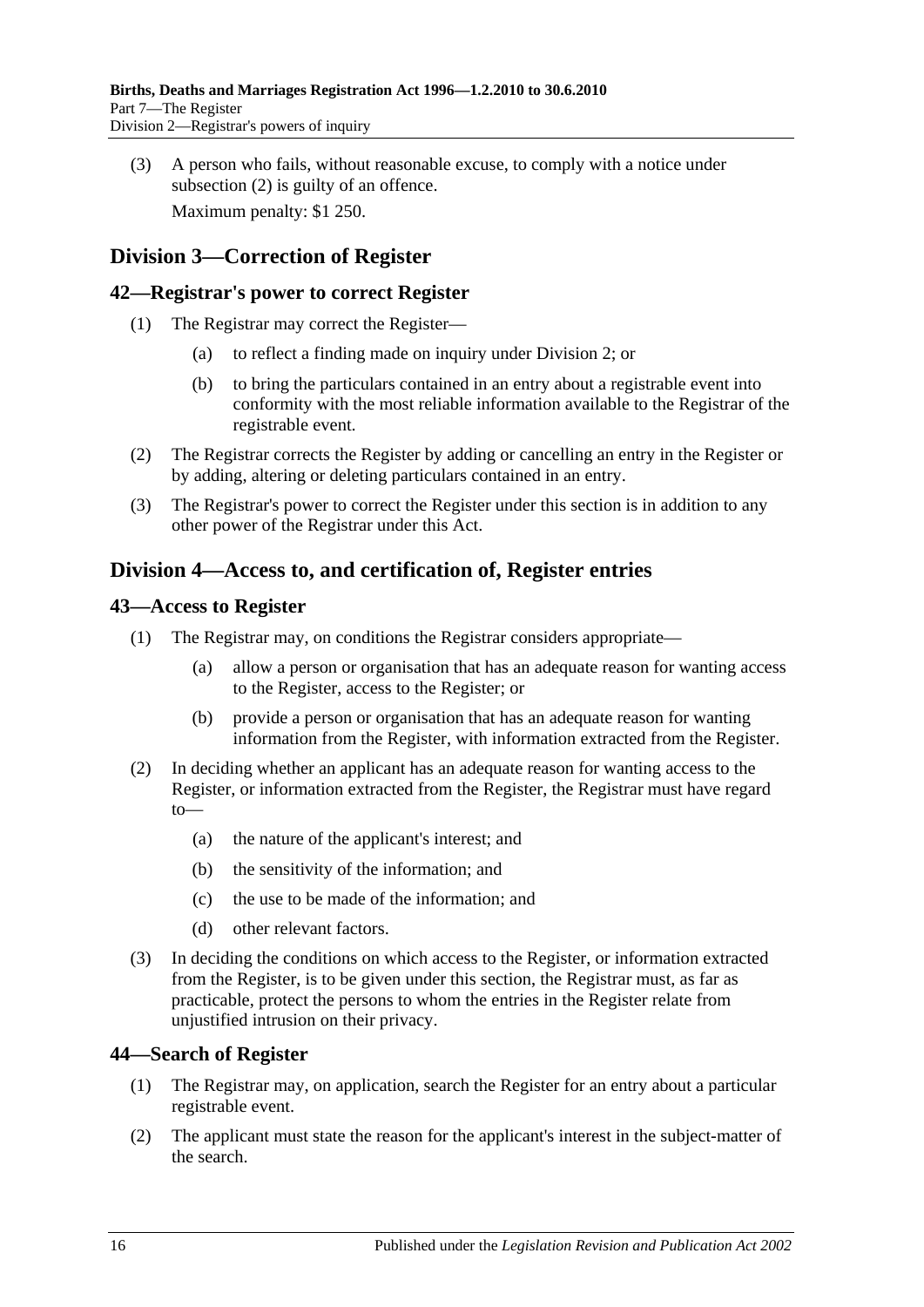- (3) The Registrar may reject the application if the applicant does not show an adequate reason for wanting the information to which the application relates.
- (4) In deciding whether an applicant has an adequate reason for wanting information, the Registrar must have regard to—
	- (a) the relationship (if any) between the applicant and the person to whom the information relates; and
	- (b) the age of the entry; and
	- (c) the contents of the entry; and
	- (d) other relevant factors.

### <span id="page-16-0"></span>**45—Protection of privacy**

In providing information extracted from the Register, the Registrar must, as far as practicable, protect the persons to whom the entries in the Register relate from unjustified intrusion on their privacy.

#### <span id="page-16-1"></span>**46—Issue of certificate**

- <span id="page-16-5"></span>(1) On completing a search of the Register, the Registrar may issue a certificate—
	- (a) certifying particulars contained in an entry; or
	- (b) certifying that no entry was located in the Register about the relevant registrable event.
- (2) A certificate under [subsection](#page-16-5)  $(1)(a)$  is admissible in legal proceedings as evidence of—
	- (a) the entry to which the certificate relates; and
	- (b) the facts recorded in the entry.

#### <span id="page-16-2"></span>**47—Access policies**

- (1) The Registrar must maintain a written statement of the policies on which access to information contained in the Register is to be given or denied under this Division.
- (2) The Registrar must give a copy of the statement, on request, to any person.

#### <span id="page-16-3"></span>**48—Fees**

- (1) The regulations may prescribe fees, or a basis for calculating fees, for—
	- (a) access to the Register; or
	- (b) a search of the Register; or
	- (c) the issue of a certificate following a search of the Register; or
	- (d) other services provided by the Registrar.
- (2) The regulations may allow for fees to be fixed by negotiation between the Registrar and the person who asks for the relevant services.

#### <span id="page-16-4"></span>**49—Power to remit fees**

The Registrar may, in appropriate cases, remit the whole or part of a fee under this Act.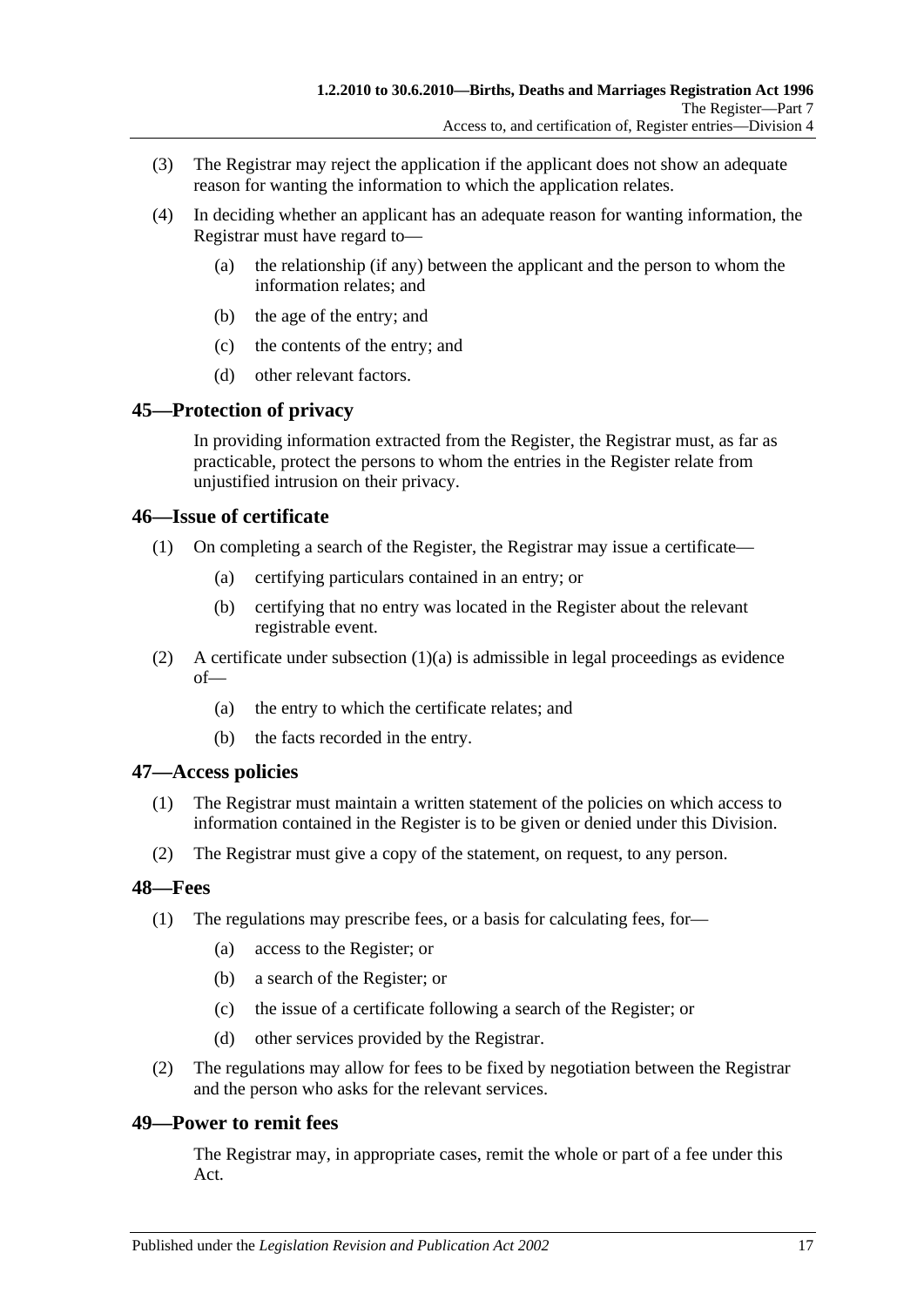## <span id="page-17-0"></span>**Part 8—General power of review**

#### <span id="page-17-1"></span>**50—Review**

- (1) A person who is dissatisfied with a decision of the Registrar made in the performance or purported performance of functions under this Act may apply to the Court for a review of the decision.
- (2) On a review, the Court may—
	- (a) confirm, vary or reverse the Registrar's decision; and
	- (b) make consequential and ancillary orders and directions.

## <span id="page-17-2"></span>**Part 9—Miscellaneous**

#### <span id="page-17-4"></span><span id="page-17-3"></span>**50A—Documents to be provided before disposal of remains**

- (1) A person must not dispose of human remains or cause human remains to be disposed of unless he or she has received—
	- $(a)$ 
		- (i) in the case of a still-birth—a doctor's certificate as to the cause of foetal death given under [section](#page-6-2) 12 or a corresponding previous enactment;
		- (ii) in any other case—a doctor's certificate as to the cause of death given under [section](#page-12-4) 36 or a corresponding previous enactment; or
	- (b) an authorisation for the disposal of human remains issued under the *[Coroners](http://www.legislation.sa.gov.au/index.aspx?action=legref&type=act&legtitle=Coroners%20Act%202003)  Act [2003](http://www.legislation.sa.gov.au/index.aspx?action=legref&type=act&legtitle=Coroners%20Act%202003)* or a corresponding previous enactment.

Maximum penalty: \$10 000 or imprisonment for 2 years.

- <span id="page-17-5"></span>(2) Despite [subsection](#page-17-4) (1), a person may dispose of human remains or cause human remains to be disposed of without the documents required under that subsection if the person has received an authorisation for disposal of human remains issued by the Registrar or the Minister.
- (3) The Registrar may not issue an authorisation under [subsection](#page-17-5) (2) unless the deceased's death has been registered under this Act or a corresponding previous enactment and the Registrar is satisfied that—
	- (a) the particulars entered in the Register record that the deceased died from natural causes; or
	- (b) the State Coroner does not require the human remains for the purposes of an inquest or for determining whether an inquest is necessary or desirable under the *[Coroners Act](http://www.legislation.sa.gov.au/index.aspx?action=legref&type=act&legtitle=Coroners%20Act%202003) 2003*.
- (4) An authorisation issued by the Minister under [subsection](#page-17-5) (2) may be subject to such conditions as the Minister thinks fit.
- (5) This section does not apply in relation to the disposal of human remains by  $c$ remation<sup>1</sup>.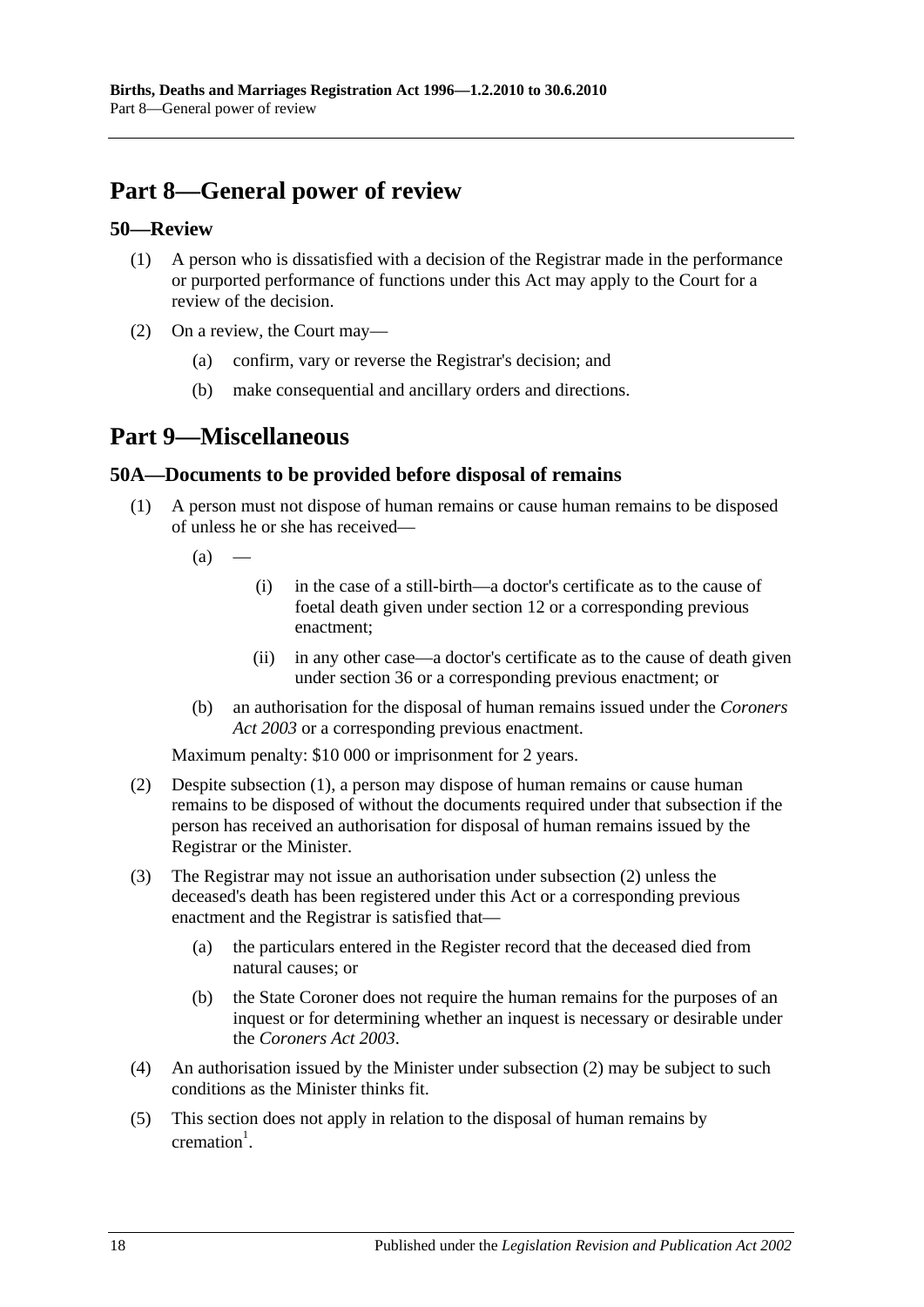**Note—**

1 See section 6 of the *[Cremation Act](http://www.legislation.sa.gov.au/index.aspx?action=legref&type=act&legtitle=Cremation%20Act%202000) 2000*.

#### <span id="page-18-0"></span>**51—False representation**

A person who makes a false or misleading representation in an application or document under this Act, knowing it to be false or misleading, is guilty of an offence. Maximum penalty: \$1 250.

#### <span id="page-18-1"></span>**52—Unauthorised access to or interference with Register**

A person must not, without the authority of the Registrar or other lawful authority—

- (a) obtain access to the Register or information contained in the Register; or
- (b) make, alter or delete an entry in the Register; or
- (c) interfere with the Register in any other way.

Maximum penalty: \$10 000 or imprisonment for 2 years.

#### <span id="page-18-2"></span>**53—Falsification of certificate etc**

- (1) A person must not forge the Registrar's signature or seal. Maximum penalty: \$10 000 or imprisonment for 2 years.
- (2) A person must not forge or falsify a certificate or other document under this Act. Maximum penalty: \$10 000 or imprisonment for 2 years.
- (3) The Registrar may impound—
	- (a) a document which the Registrar has reason to believe bears a forged impression of the Registrar's signature or seal; or
	- (b) a certificate or other document purporting to be a certificate or other document under this Act which the Registrar has reason to believe has been forged or falsified; or
	- (c) a certificate under this Act about a registrable event if the entry in the Register about the event has been cancelled or corrected since the issue of the certificate.

#### <span id="page-18-6"></span><span id="page-18-3"></span>**55—Regulations**

- (1) The Governor may make regulations for the purposes of this Act.
- (2) Without limiting the generality of [subsection](#page-18-6) (1), the regulations may—
	- (a) impose a penalty not exceeding a fine of \$1 250 for contravention of a provision of the regulations; and
	- (b) fix fees and provide for the payment, recovery, waiver or refund of fees.

## <span id="page-18-4"></span>**Schedule 1—Transitional**

#### <span id="page-18-5"></span>**1—Interpretation**

In this Schedule—

*repealed Act* means the *[Births, Deaths and Marriages Registration Act](http://www.legislation.sa.gov.au/index.aspx?action=legref&type=act&legtitle=Births%20Deaths%20and%20Marriages%20Registration%20Act%201966) 1966*.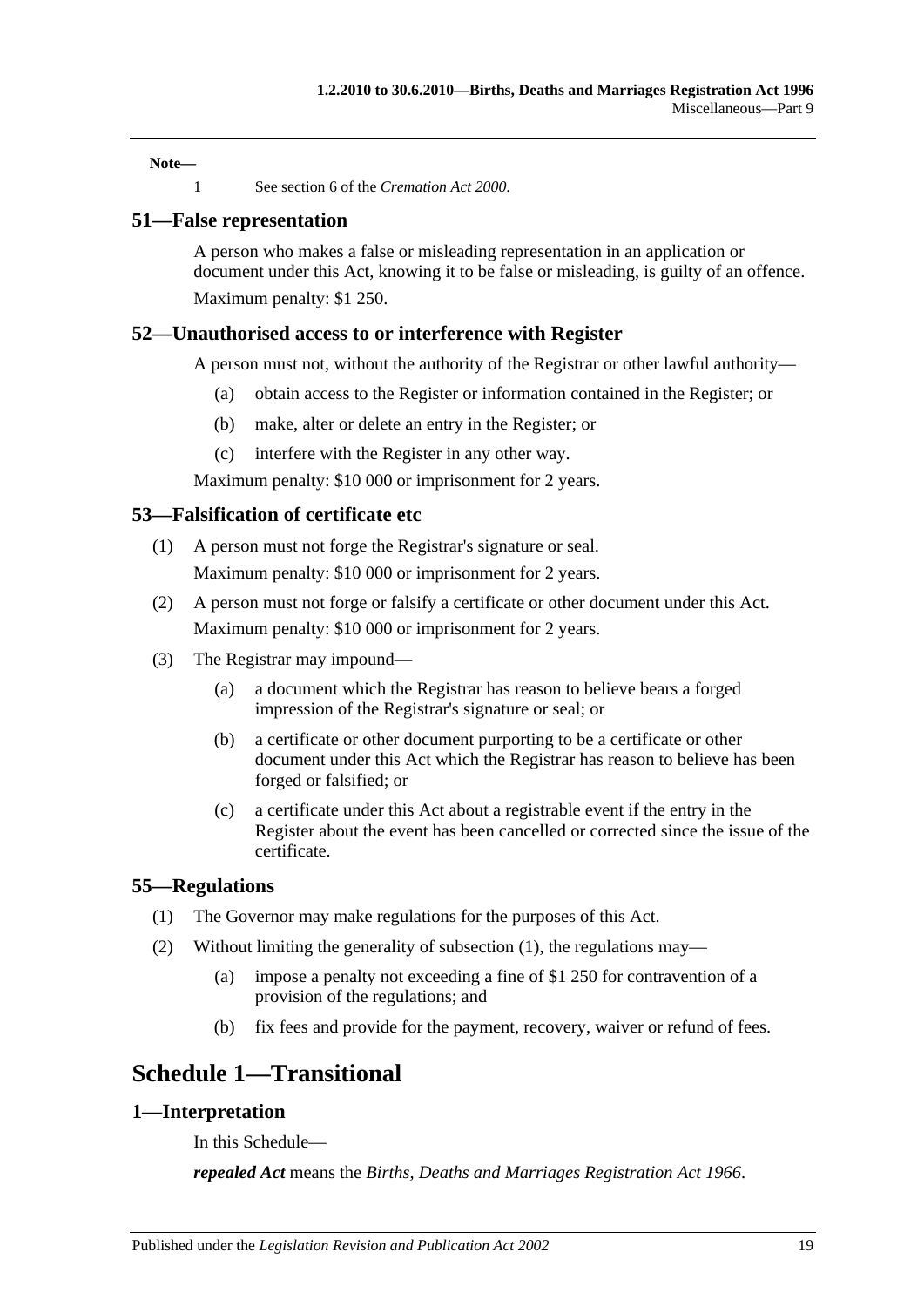### <span id="page-19-0"></span>**3—The Register**

A Register maintained under the repealed Act forms part of the Register under this Act.

#### <span id="page-19-1"></span>**4—The Registrar and Deputy Registrars**

- (1) The person holding office as the Principal Registrar of Births, Deaths and Marriages immediately before the commencement of this Act continues as the Registrar, subject to the provisions of this Act.
- (2) The person holding office as the Deputy Registrar immediately before the commencement of this Act continues as a deputy registrar, subject to the provisions of this Act.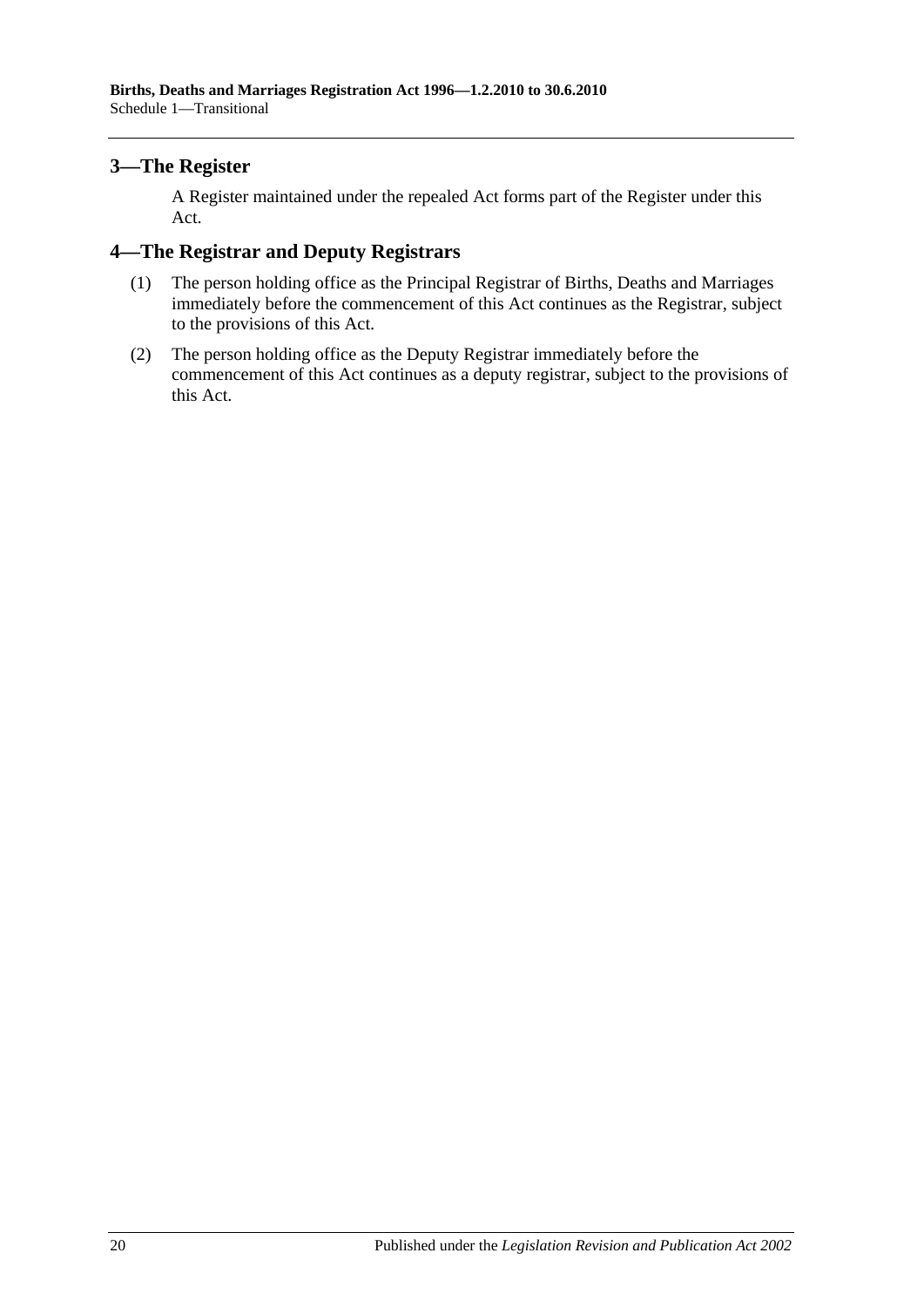## <span id="page-20-0"></span>**Legislative history**

### **Notes**

- Amendments of this version that are uncommenced are not incorporated into the text.
- Please note—References in the legislation to other legislation or instruments or to titles of bodies or offices are not automatically updated as part of the program for the revision and publication of legislation and therefore may be obsolete.
- Earlier versions of this Act (historical versions) are listed at the end of the legislative history.
- For further information relating to the Act and subordinate legislation made under the Act see the Index of South Australian Statutes or www.legislation.sa.gov.au.

## **Legislation repealed by principal Act**

The *Births, Deaths and Marriages Registration Act 1996* repealed the following:

*Births, Deaths and Marriages Registration Act 1966*

## **Legislation amended by principal Act**

The *Births, Deaths and Marriages Registration Act 1996* amended the following:

*Coroners Act 1975 Cremation Act 1891*

## **Principal Act and amendments**

| New entries appear in bold. |  |  |
|-----------------------------|--|--|
|                             |  |  |

| Year No |     | Title                                                                                    | Assent     | Commencement                                                       |
|---------|-----|------------------------------------------------------------------------------------------|------------|--------------------------------------------------------------------|
| 1996 6  |     | <b>Births, Deaths and Marriages</b><br><b>Registration Act 1996</b>                      | 4.4.1996   | 3.6.1996 (Gazette 23.5.1996 p2534)                                 |
| 2003    | 33  | Coroners Act 2003                                                                        | 31.7.2003  | Sch (cl 5)-1.7.2005 (Gazette 23.6.2005<br><i>p1899</i> )           |
| 2006    | -10 | Statutes Amendment (Disposal of<br>Human Remains) Act 2006                               | 29.6.2006  | Pt 2 (ss $4 \& 5$ )—24.7.2006 ( <i>Gazette</i><br>20.7.2006 p2335) |
| 2009    | 64  | Statutes Amendment (Surrogacy) Act 26.11.2009<br>2009                                    |            | Pt 3 (ss $15-18$ )-26.11.2010: s 2                                 |
| 2009    | 84  | <b>Statutes Amendment (Public Sector</b><br><b>Consequential Amendments) Act</b><br>2009 | 10.12.2009 | Pt 21 (ss $40-42$ )-1.2.2010 ( <i>Gazette</i><br>28.1.2010 p320)   |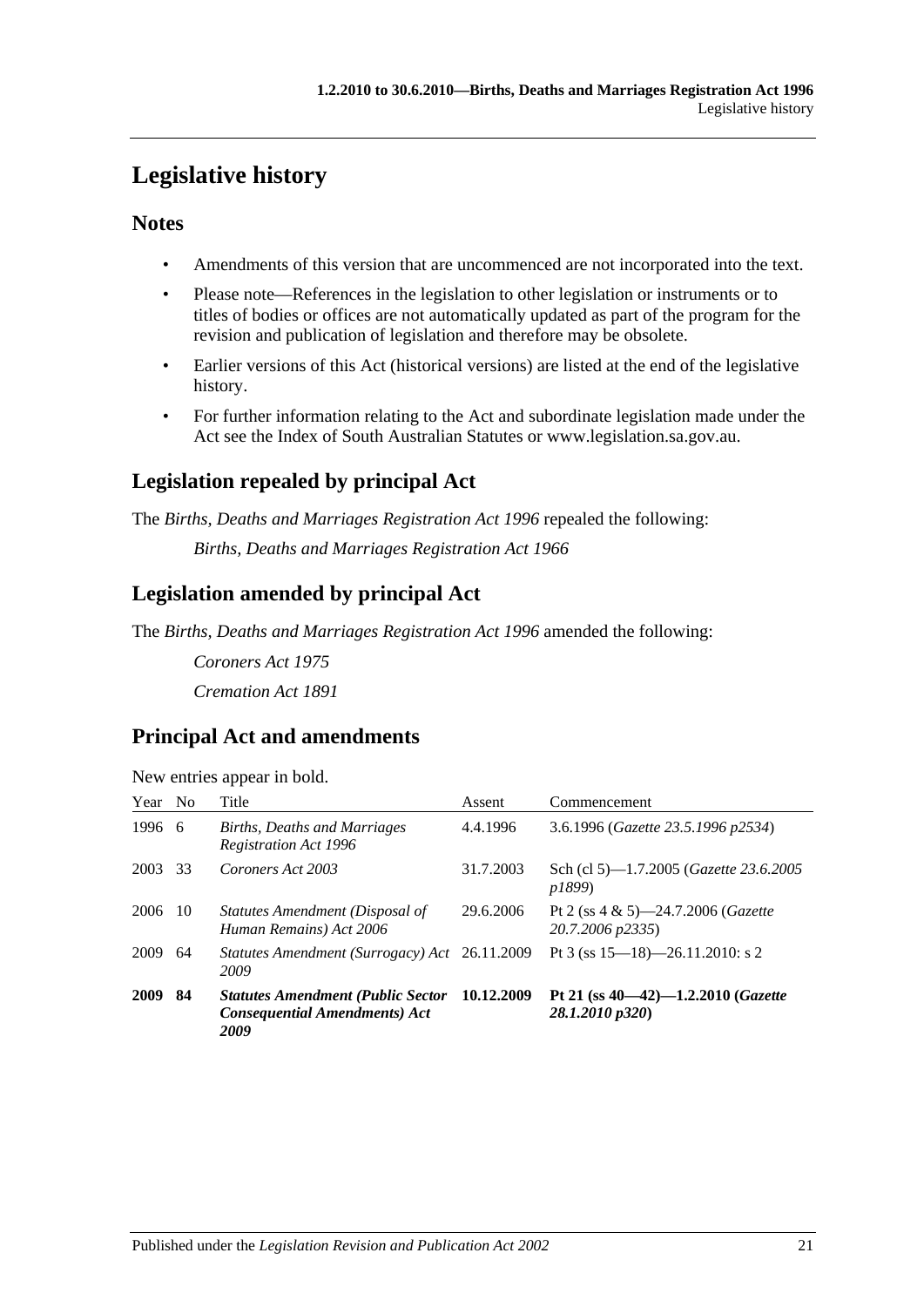## **Provisions amended**

New entries appear in bold.

Entries that relate to provisions that have been deleted appear in italics.

| Provision           | How varied                                                            | Commencement                |  |
|---------------------|-----------------------------------------------------------------------|-----------------------------|--|
| Pt1                 |                                                                       |                             |  |
| s <sub>2</sub>      | omitted under Legislation Revision and<br><b>Publication Act 2002</b> | 1.7.2005                    |  |
| s <sub>4</sub>      |                                                                       |                             |  |
| registrable event   | amended by 64/2009 s 15(1)                                            | 26.11.2010-not incorporated |  |
| surrogacy order     | inserted by $64/2009$ s $15(2)$                                       | 26.11.2010-not incorporated |  |
| Pt 2                |                                                                       |                             |  |
| s <sub>5</sub>      |                                                                       |                             |  |
| s 5(1)              | s 5 redesignated as $s$ 5(1) by 84/2009 s 40                          | 1.2.2010                    |  |
| $s\,5(2)$           | inserted by 84/2009 s 40                                              | 1.2.2010                    |  |
| s <sub>7</sub>      |                                                                       |                             |  |
| s(7(3))             | inserted by 84/2009 s 41                                              | 1.2.2010                    |  |
| $Pt\,3$             |                                                                       |                             |  |
| Pt $3$ Div $6$      | inserted by $64/2009$ s 16                                            | 26.11.2010-not incorporated |  |
| Pt 4                |                                                                       |                             |  |
| s29A                | inserted by 64/2009 s 17                                              | 26.11.2010-not incorporated |  |
| $Pt\ 6$             |                                                                       |                             |  |
| s 36                |                                                                       |                             |  |
| $s \; 36(2)$        | amended by 33/2003 Sch (cl 2)                                         | 1.7.2005                    |  |
| s 37                |                                                                       |                             |  |
| $s \frac{37(1)}{2}$ | substituted by $33/2003$ Sch (cl 3(1))                                | 1.7.2005                    |  |
| $s \frac{37(2)}{2}$ | amended by 33/2003 Sch (cl 3(2), (3))                                 | 1.7.2005                    |  |
| Pt 7                |                                                                       |                             |  |
| s 49A               | inserted by $64/2009$ s 18                                            | 26.11.2010-not incorporated |  |
| Pt 9                |                                                                       |                             |  |
| $s$ 50 $A$          | inserted by $33/2003$ Sch (cl 4)                                      | 1.7.2005                    |  |
| $s$ 50A(1)          | amended by $10/2006$ s $4(1)$ —(3)                                    | 24.7.2006                   |  |
| s $50A(2)$ - (4)    | inserted by $10/2006$ s $4(4)$                                        | 24.7.2006                   |  |
| $s$ 50A(5)          | s $50A(2)$ redesignated as s $50A(5)$ by $10/2006$<br>s(4(5)          | 24.7.2006                   |  |
| s <sub>54</sub>     | deleted by 84/2009 s 42                                               | 1.2.2010                    |  |
| s 55                |                                                                       |                             |  |
| s 55(2)             | substituted by 10/2006 s 5                                            | 24.7.2006                   |  |
| Sch 1               |                                                                       |                             |  |
| $cl$ 2              | omitted under Legislation Revision and<br><b>Publication Act 2002</b> | 1.7.2005                    |  |
| Schs 2 and 3        | omitted under Legislation Revision and<br><b>Publication Act 2002</b> | 1.7.2005                    |  |